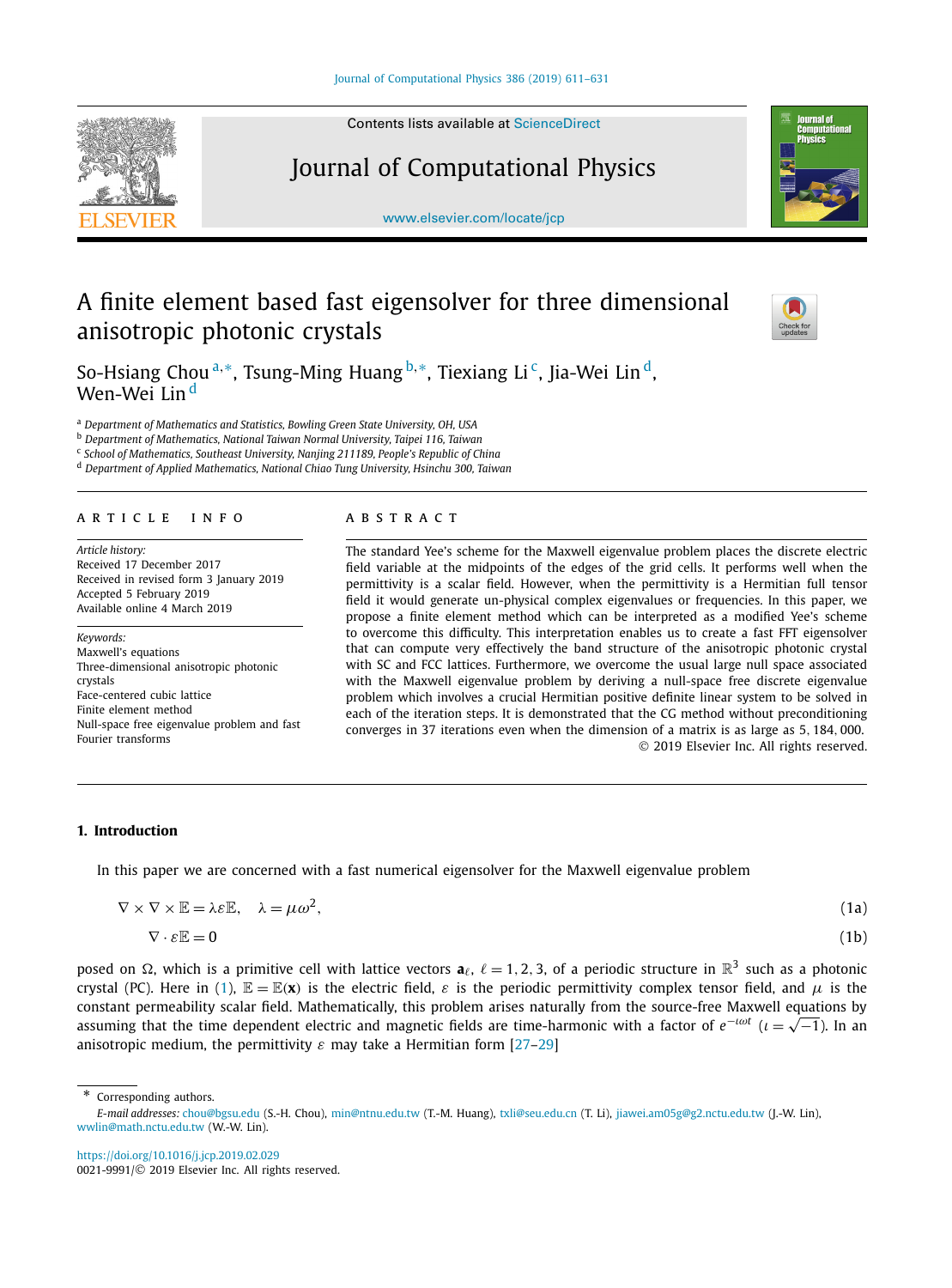Anisotropic PC material has many interesting and novel applications in practice, such as the hollow semiconductor nanorod [\[22\]](#page-19-0), femtosecond laser pulses [\[38\]](#page-20-0), photonic crystal fibers [\[2,6,](#page-19-0)[37\]](#page-20-0), among others. In 1993, it was shown that the anisotropy of the material could split the degenerate band and narrow the band gap of a PC [\[41\]](#page-20-0). Later in 1998, a large band gap opening by using an anisotropic PC was shown in [\[23,24\]](#page-19-0). Thereafter, to exhibit large band gap tenability, a three-dimensional (3D) inverse opal PC structure infiltrated with liquid crystals was proposed in [\[7\]](#page-19-0).

Computational methods play an equally important role in the study of the anisotropic material. The spectral element method [\[30\]](#page-19-0), the finite-element method (FEM) [\[3,4,10,11](#page-19-0)[,35\]](#page-20-0), the mixed finite element method [\[21,25,26\]](#page-19-0), the finitedifference frequency-domain method (FDFD) [\[13,](#page-19-0)[36\]](#page-20-0), and the plane wave expansion method [\[20\]](#page-19-0) have been proposed to compute the band structure of the anisotropic PC. In this paper, we are interested in creating a finite element method that resembles the finite difference Yee's scheme [\[40\]](#page-20-0) due to its robustness in solving the Maxwell eigenvalue problems associated with isotropic materials. Yee's scheme only discretizes  $(1a)$  and leaves the divergence-free condition  $(1b)$ . The reason for that is formerly the exact solution of  $(1a)$  satisfies  $(1b)$ . Indeed, this strategy works well for isotropic materials. Thus, when it comes to the discretization of  $(1a)-(1b)$  $(1a)-(1b)$  $(1a)-(1b)$  or its many possible weak formulations through finite difference or finite element schemes, the traditional wisdom is to use spatial discretizations that admit discrete analogue of the divergence free condition. This class of spatial discretizations includes Yee's scheme [\[14,16](#page-19-0)[,40\]](#page-20-0), the Whitney form [\[5,](#page-19-0)[39\]](#page-20-0), the covolume discretization [\[34\]](#page-20-0), the mimetic discretization [\[19\]](#page-19-0) and the edge element [\[32,33\]](#page-20-0). It should be noted that in all these cases the permittivity  $\varepsilon$  is a scalar field. In this paper, we will follow this approach, i.e., we will discretize [\(16a\)](#page-4-0) in such a way that enables us to rigorously show in Theorem [5](#page-15-0) of Sec. [5.2](#page-15-0) that the discretized version of the weak divergence free condition [\(16b\)](#page-4-0) is automatically satisfied, which is by no means a trivial task. On the other hand, there are certainly other approaches, e.g., [\[4\]](#page-19-0) that keep [\(16b\)](#page-4-0). They have the advantage of the availability of a general convergence theory of [\[3\]](#page-19-0) for eigenvalue problems posed on general domains. However, for cuboid domains our approach can generate fast eigensolvers. The availability of such solvers is essential when the same large Maxwell eigenvalue problem has to be solved a large number of times when the material parameters in the constitutive relations must be varied in design problems [\[17\]](#page-19-0).

On a 3D PC, due to the divergence-free condition [\(1b\)](#page-0-0), a large null space of the underlying eigenvalue problem will be produced. The presence of the huge null space is a numerically challenging problem in solving the eigenvalue problem. Moreover, how to efficiently solve the associated linear system in each step of the eigensolver is another challenging problem.

In the 3D non-anisotropic cases (isotropic or bi-isotropic medium), we have had successes [\[8,14\]](#page-19-0) in tackling these obsta-cles that were present when using Yee's scheme [\[40\]](#page-20-0) in which  $\mathbb E$  is assigned to the edge centers and the magnetic field  $\mathbb H$  to the face centers. After the discretization phase, a generalized eigenvalue problem (GEP) with a large null space is produced. It is rather remarkable that a null-space free method with FFT (fast Fourier transform)-based matrix-vector multiplications has been found [\[8,14\]](#page-19-0) to explicitly deflate this huge null space so that the GEP is transformed into a null-space free standard eigenvalue problem (NFSEP). The coefficient matrix of the NFSEP is Hermitian positive definite (HPD) and well-conditioned. Therefore, the associated linear system in each iteration of the invert Lanczos method can be efficiently solved by the conjugate gradient (CG) method without any preconditioner. In the dispersive PC with isotropic medium (i.e.,  $\varepsilon$  is a piecewise nonlinear function of *λ*), a Newton-type iterative method [\[18\]](#page-19-0) with the null-space free method is proposed to solve the associated nonlinear eigenvalue problem.

The successes of the null-space free method in isotropic and bi-isotropic PCs are partially due to the fact that the permittivity *ε* is a piecewise constant scalar field, and there is no conflict in the placement of discrete permittivity variable. In other words, it meshes well with the standard discretization by Yee's scheme. However, for the anisotropic material, there is a conflict in the placement of discrete tensor permittivity variable. How to modify Yee's scheme so that the null-space free method can be applied to a tensor field *ε* is one of the issues addressed in this paper.

In an anisotropic medium, the permittivity  $\varepsilon$  is given in the tensor form (2) where  $\varepsilon_{ij}$ , for  $1 \le i, j \le 3$ , are piecewise constants or piecewise nonlinear functions. Moreover, in [\[27,28\]](#page-19-0), the tensor  $\varepsilon$  is HPD. A FDTD method [\[36\]](#page-20-0) for modeling electromagnetic scattering is proposed to discretize the general anisotropic objects. The important structure and property of the tensor  $\varepsilon$  in (2) were not considered in this discretization. In this paper, we will exclusively consider the case in which the Hermitian matrix in (2) satisfies that *εij* are piecewise constant, and propose a new finite element scheme which preserves the Hermitian and positive definiteness (if *ε* has) in the discretization. The main contributions in this paper are summarized as follows:

• Our new finite element method can be interpreted as a modified finite difference Yee's scheme. As a consequence, the discretization of the double curl operator in our proposed method is equivalent to the corresponding operator in Yee's scheme so that the null-space free method [\[8,14\]](#page-19-0) can be applied to solve the resulting generalized eigenvalue problem. Furthermore, a well-known feature of the classical finite difference Yee's scheme for isotropic materials is that the divergence free condition of the field is automatically satisfied by the finite difference solution. In other words, one needs not to discretize [\(1b\)](#page-0-0) explicitly. We show in Theorem [5](#page-15-0) that our method preserves this feature for anisotropic materials as well.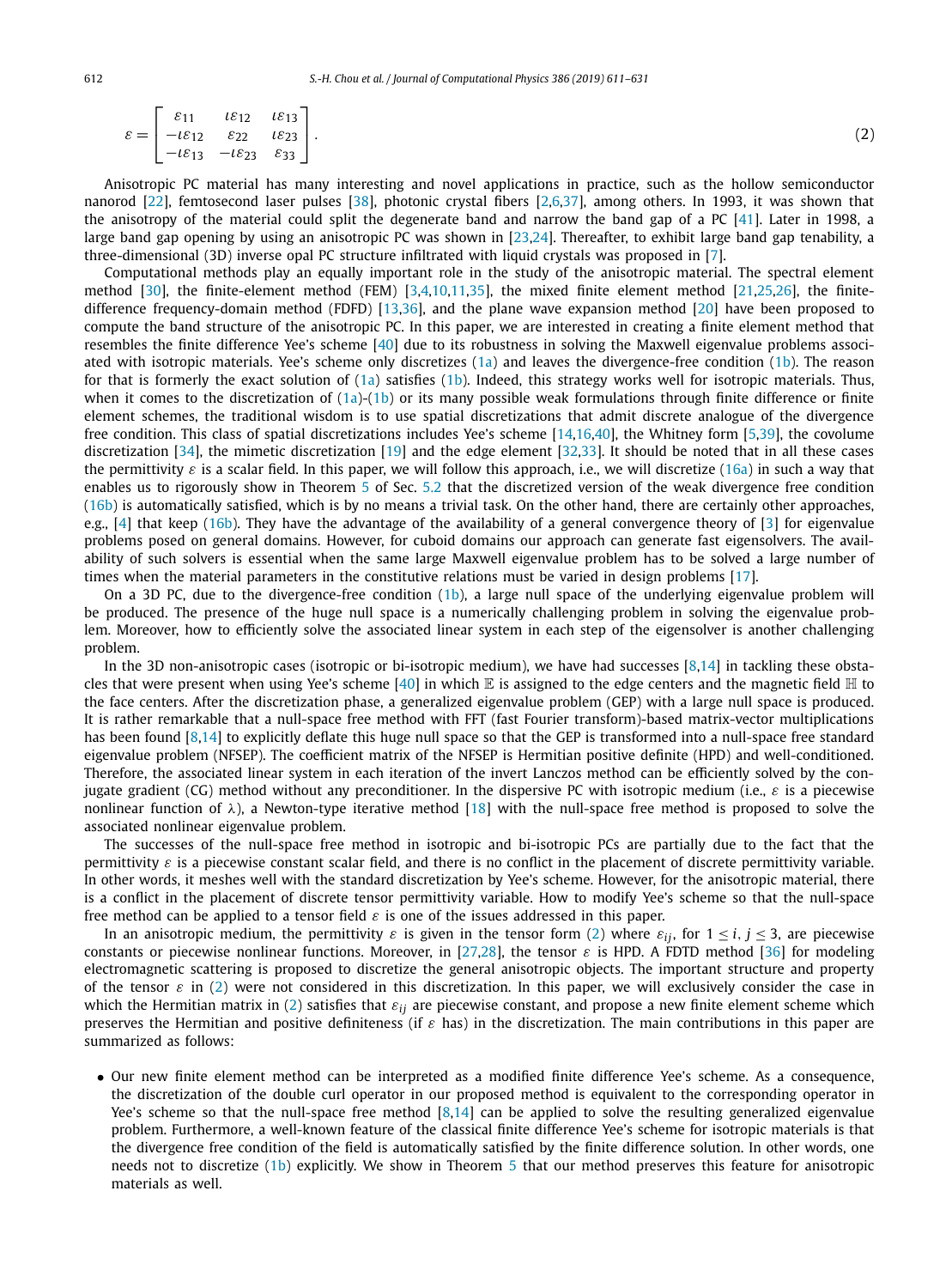- <span id="page-2-0"></span>• For the right-hand side of [\(1a\)](#page-0-0), our method provides an HPD-preserving coefficient matrix *Bε*, i.e., if *ε* is HPD, so is *Bε*. Furthermore, the matrix  $B_{\varepsilon}$  can be factorized by FFT-matrices, diagonal matrices and a  $3 \times 3$  block diagonal matrix with a suitable permutation. The special factorization of *Bε* results in minimal effort in inverting *Bε* while still keeping the correct physics intact (real frequencies).
- Based on the above important factorization of *Bε* , the null-space free method can be applied to reduce the GEP into a NFSEP with HPD coefficient matrix. The NFSEP can be solved by the invert Lanczos method and the CG method without preconditioning can be used to solve the linear system efficiently at each iteration. The computational cost of the matrix-vector multiplication in the CG method is almost equal to that of the null-space free method in isotropic PC<sub>s</sub>.

This paper is organized as follows. We introduce our proposed finite element method in Section 2. The equivalence between our method and Yee's scheme for the discretization of double-curl operator is shown in Section [3.](#page-7-0) The discretization of *ε*E is introduced in Section [4.](#page-10-0) In Section [5,](#page-13-0) we show that the coefficient matrix corresponding to *ε* is HPD, and the divergence free condition is automatically satisfied for the approximate electric field. Finally, the numerical efficiency of the developed schemes is studied in Section [6.](#page-16-0)

### **2. A finite element method for Maxwell eigenvalue problem**

In this section, we propose a weak formulation for the Maxwell eigenvalue problem [\(1\)](#page-0-0) and a Galerkin finite element method to solve it.

# *2.1. Weak formulation of problem* [\(1\)](#page-0-0)

Denote by (**f**, **g**) the complex inner product of  $\mathbb{C}^N$ -valued functions in  $L^2(\Omega)$ , i.e.,

$$
(\mathbf{f}, \mathbf{g}) = \int_{\Omega} \sum_{i=1}^{N} f_i(\mathbf{x}) \overline{g_i(\mathbf{x})} d\mathbf{x} = \int_{\Omega} \mathbf{g}^*(\mathbf{x}) \mathbf{f}(\mathbf{x}) d\mathbf{x}.
$$
 (3)

Here "\*" denotes the conjugate transpose. Let  $\Omega$  be a primitive cell with lattice vectors  $a_{\ell}, \ell = 1, 2, 3$ . It is known that the electric field satisfies the quasi-periodic condition

$$
\mathbb{E}(\mathbf{x} + \mathbf{a}_{\ell}) = e^{i2\pi \mathbf{k} \cdot \mathbf{a}_{\ell}} \mathbb{E}(\mathbf{x}), \ \ell = 1, 2, 3,
$$
\n<sup>(4)</sup>

for all  $\mathbf{x} \in \mathbb{R}^3$ , where the Bloch wave vector **k** lies in the first Brillouin zone *B*.

Corresponding to E, we can define a periodic function **u**, its associated modulating amplitude, as

$$
\mathbf{u}(\mathbf{x}) = e^{-i2\pi \mathbf{k} \cdot \mathbf{x}} \mathbb{E}(\mathbf{x}),\tag{5}
$$

which satisfies the periodic condition

$$
\mathbf{u}(\mathbf{x} + \mathbf{a}_{\ell}) = \mathbf{u}(\mathbf{x}), \ \ell = 1, 2, 3. \tag{6}
$$

Thus one can also study the Maxwell eigenvalue problem [\(1\)](#page-0-0) by the equivalent system in terms of **u**:

$$
\nabla_{\mathbf{k}} \times \nabla_{\mathbf{k}} \times \mathbf{u} = \lambda \varepsilon \mathbf{u},\tag{7a}
$$

$$
\nabla_{\mathbf{k}} \cdot \varepsilon \mathbf{u} = 0,\tag{7b}
$$

where the shifted gradient operator  $\nabla_{\bf k} := \nabla + i2\pi {\bf k}$ .

**Remark 1.** This **u**-system (7) has the advantage of having Fourier analysis at our disposal when analyzing the existence, stability, and convergence issues, see [\[11](#page-19-0)[,35\]](#page-20-0). However, in this paper we are more concerned with creating fast eigensolvers and the E-system  $(1)$  will be used. We will have occasions of interpreting some nice spectral-theory results from [\[35,](#page-20-0) Chapter 4] back to the E-system.

We need to introduce some complex-valued function spaces. Let

$$
H(\text{curl}, \Omega) := \{v : \Omega \to \mathbb{C}^3 | v, \nabla \times v \in L^2(\Omega) \}
$$

with the norm

$$
||v||_{H(\text{curl},\Omega)}^2 := ||v||_{L^2(\Omega)}^2 + ||\nabla \times v||_{L^2(\Omega)}^2,
$$

and let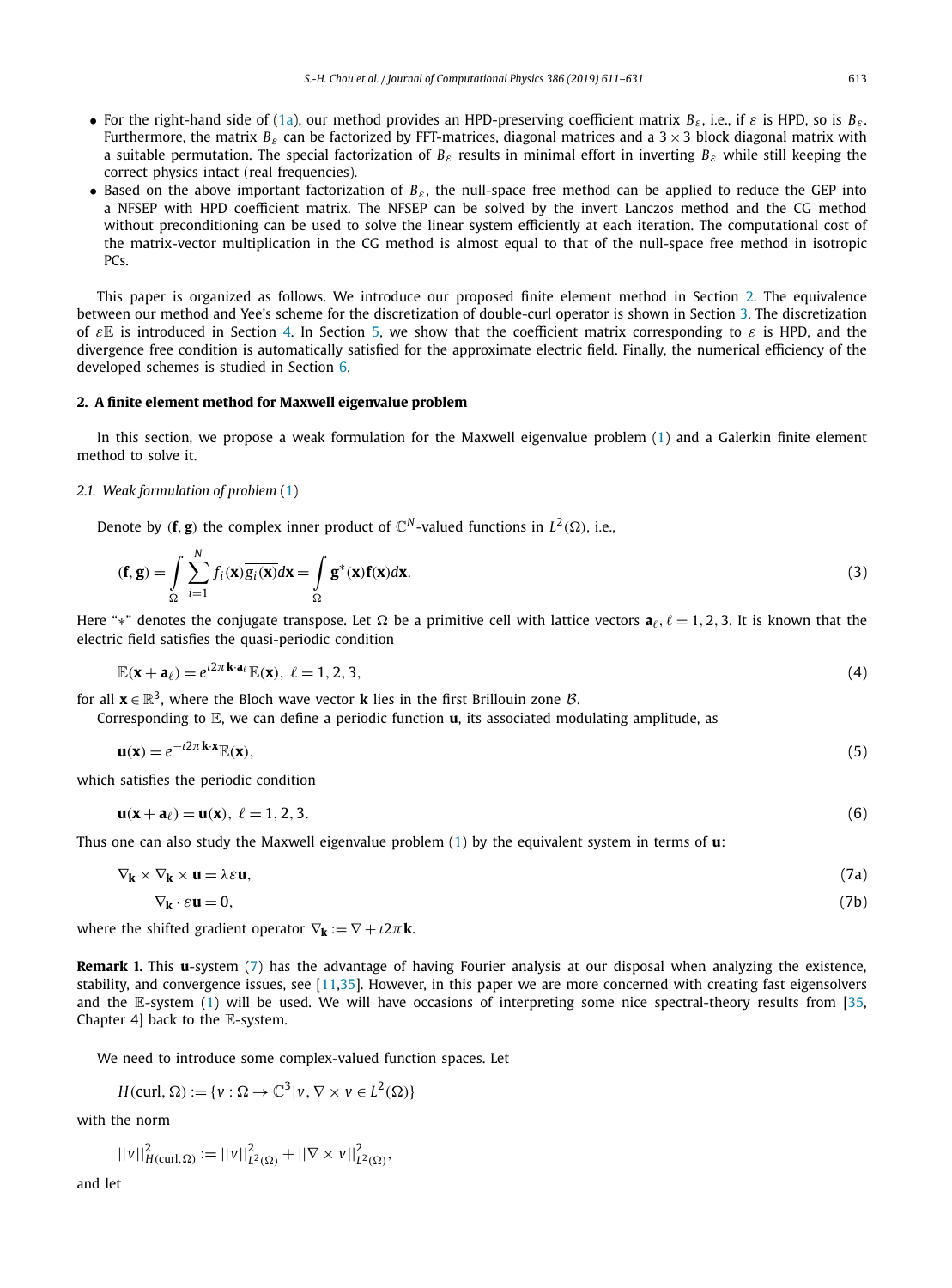<span id="page-3-0"></span>
$$
C^{\infty}_{\text{per}}(\Omega) := \{ \phi|_{\Omega} : \phi : \mathbb{R}^3 \to \mathbb{C}, \phi \in C^{\infty}(\mathbb{R}^3), \phi(\mathbf{x} + \mathbf{a}_{\ell}) = \phi(\mathbf{x}), \ \ell = 1, 2, 3 \},
$$
  

$$
C^{\infty}_{\text{per}}(\Omega) := \{ v|_{\Omega} : v : \mathbb{R}^3 \to \mathbb{C}^3, \ v \in C^{\infty}(\mathbb{R}^3), \ v(\mathbf{x} + \mathbf{a}_{\ell}) = v(\mathbf{x}), \ \ell = 1, 2, 3 \}.
$$

Define the periodic function spaces

$$
H_{\text{per}}(\text{curl}, \Omega) := \text{ the closure of } \mathbb{C}_{\text{per}}^{\infty}(\Omega) \text{ in } H(\text{curl}, \Omega),
$$
\n
$$
H_{\text{per}}^1(\Omega) := \text{ the closure of } \mathbb{C}_{\text{per}}^{\infty}(\Omega) \text{ in } H^1(\Omega),
$$
\n(8b)

and their associated quasi-periodic function spaces

$$
H_{\text{aper}}(\text{curl}, \Omega) := \{v : e^{-\iota 2\pi \mathbf{k} \cdot \mathbf{x}} v \in H_{\text{per}}(\text{curl}, \Omega)\},\tag{8c}
$$

$$
H_{\text{qper}}^1(\Omega) := \{ \phi : e^{-\iota 2\pi \mathbf{k} \cdot \mathbf{x}} \phi \in H_{\text{per}}^1(\Omega) \}. \tag{8d}
$$

Note that in view of [\(5\)](#page-2-0), [\(6\)](#page-2-0) and the Fourier series representation, functions in the above two spaces satisfy the quasiperiodic conditions [\(4\)](#page-2-0).

**Theorem 1.** For any  $\mathbb{E}$ ,  $\mathbb{W} \in \mathbf{C}^{\infty}(\mathbb{R}^3)\cap H_{\text{qper}}(\text{curl},\,\Omega)$  and  $\phi\in C^{\infty}(\mathbb{R}^3)\cap H_{\text{qper}}^1(\Omega)$ , we have

$$
(\nabla \times \nabla \times \mathbb{E}, \mathbb{W}) = (\nabla \times \mathbb{E}, \nabla \times \mathbb{W}),
$$
\n(9a)

$$
(\nabla(\varepsilon \mathbb{E}), \phi) = (\varepsilon \mathbb{E}, \nabla \phi). \tag{9b}
$$

**Proof.** Since E and W are smooth, Green's formula implies

$$
(\nabla \times \nabla \times \mathbb{E}, \mathbb{W}) = (\nabla \times \mathbb{E}, \nabla \times \mathbb{W}) + \int_{\partial \Omega} \nu \times \nabla \times E \cdot \overline{\mathbb{W}} dA, \qquad (10)
$$

where *ν* is the outward unit normal vector to the boundary. For convenience, we name the six boundary surfaces of the primitive cell  $\Omega$  as  $\partial \Omega_{a_1}^0$ ,  $\partial \Omega_{a_1}^1$ ,  $\partial \Omega_{a_2}^0$ ,  $\partial \Omega_{a_2}^1$ ,  $\partial \Omega_{a_3}^0$  and  $\partial \Omega_{a_3}^1$ , where

$$
\partial \Omega_{\mathbf{a}_1}^s = \{ s\mathbf{a}_1 + a\mathbf{a}_2 + b\mathbf{a}_3 \mid a, b \in [0, 1] \},
$$
  

$$
\partial \Omega_{\mathbf{a}_2}^s = \{ s\mathbf{a}_2 + a\mathbf{a}_3 + b\mathbf{a}_1 \mid a, b \in [0, 1] \},
$$
  

$$
\partial \Omega_{\mathbf{a}_3}^s = \{ s\mathbf{a}_3 + a\mathbf{a}_1 + b\mathbf{a}_2 \mid a, b \in [0, 1] \},
$$

for  $s = 0$ , 1. Then the surface integral term in  $(10)$  can be divided as

$$
\sum_{\ell=1}^3 \left( \int\limits_{\partial \Omega_{\mathbf{a}_\ell}^0} \nu_{\ell,0} \times \nabla \times \mathbb{E} \cdot \overline{\mathbb{W}} dA + \int\limits_{\partial \Omega_{\mathbf{a}_\ell}^1} \nu_{\ell,1} \times \nabla \times \mathbb{E} \cdot \overline{\mathbb{W}} dA \right)
$$

where  $v_{\ell,0} = -v_{\ell,1}$  are the outward unit normal vectors on  $\partial \Omega_{a_\ell}^0$  and  $\partial \Omega_{a_\ell}^1$ , respectively. In particular, from the quasiperiodicity of  $E$  and  $W$ , we have

$$
\int_{\partial \Omega_{\mathbf{a}_{\ell}}^{0}} \nu_{\ell,0} \times \nabla \times \mathbb{E}(\mathbf{x}) \cdot \overline{\mathbb{W}(\mathbf{x})} dA = \int_{\partial \Omega_{\mathbf{a}_{\ell}}^{0}} \nu_{\ell,0} \times \nabla \times \mathbb{E}(\mathbf{x} + \mathbf{a}_{\ell}) \cdot \overline{\mathbb{W}(\mathbf{x} + \mathbf{a}_{\ell})} dA
$$
\n
$$
= \int_{\partial \Omega_{\mathbf{a}_{\ell}}^{1}} -\nu_{\ell,1} \times \nabla \times \mathbb{E}(\mathbf{x}) \cdot \overline{\mathbb{W}(\mathbf{x})} dA,
$$

for  $\ell = 1, 2, 3$ . Therefore, the result in  $(9a)$  is proved.

To show (9b), we observe that

$$
(\nabla \cdot \varepsilon \mathbb{E}, \phi) = (\varepsilon \mathbb{E}, -\nabla \phi) + \int_{\partial \Omega} \varepsilon \mathbb{E} \cdot \nu \overline{\phi} dA.
$$
 (11)

Again, the surface integral term in (11) can be divided as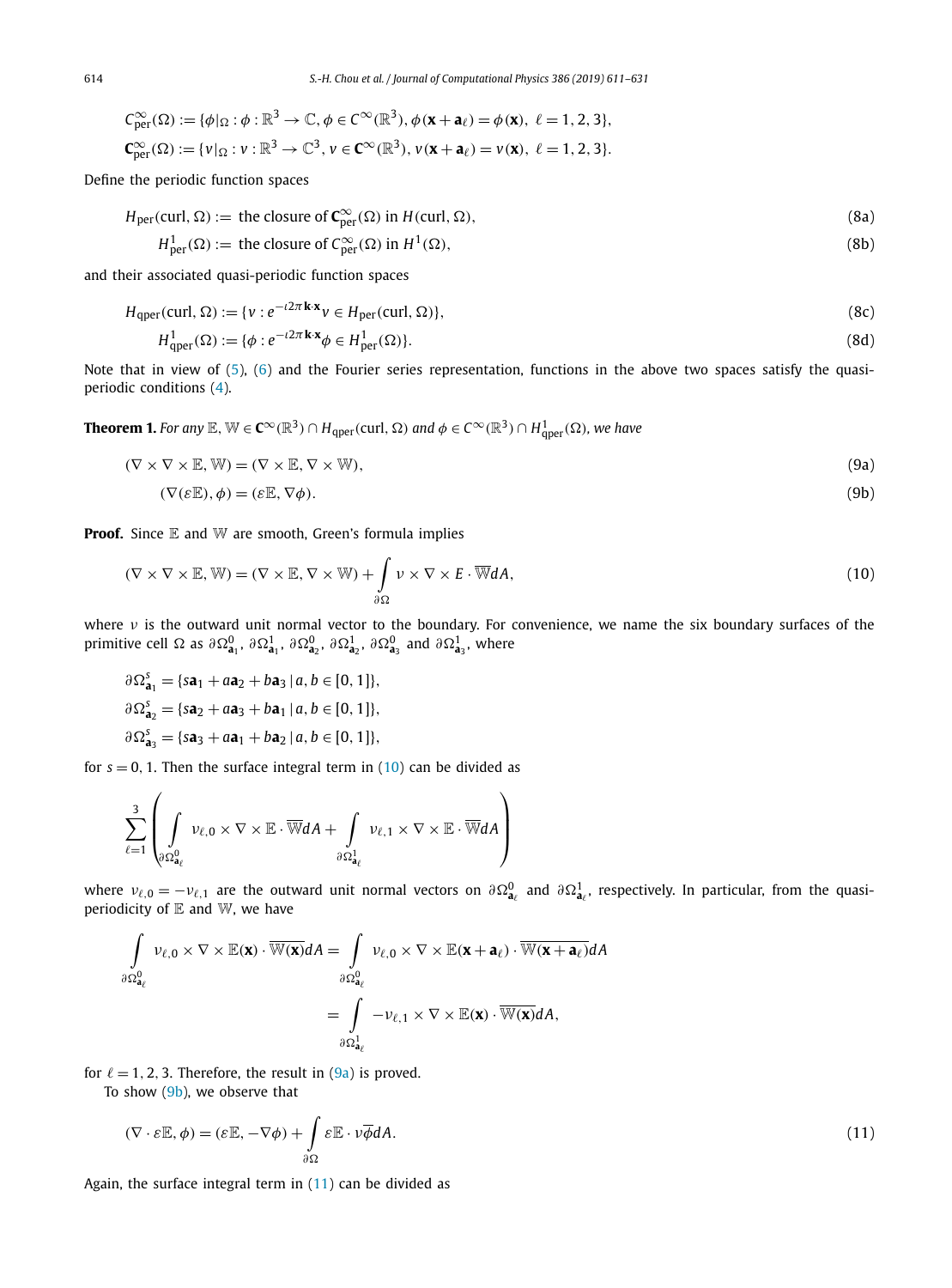<span id="page-4-0"></span>
$$
\sum_{\ell=1}^3 \left( \int\limits_{\partial \Omega_{\mathbf{a}_\ell}^0} \varepsilon \mathbb{E} \cdot \nu_{\ell,0} \overline{\phi} dA + \int\limits_{\partial \Omega_{\mathbf{a}_\ell}^1} \varepsilon \mathbb{E} \cdot \nu_{\ell,1} \overline{\phi} dA \right).
$$

 $\lambda$ 

From the periodicity of  $\varepsilon$ , and the quasi-periodicity of  $\mathbb E$  and  $\phi$ , we have

$$
\int_{\partial \Omega_{\mathbf{a}_{\ell}}^0} \varepsilon \mathbb{E}(\mathbf{x}) \cdot \nu_{\ell,0} \overline{\phi(\mathbf{x})} dA = \int_{\partial \Omega_{\mathbf{a}_{\ell}}^0} \varepsilon (\mathbf{x} + \mathbf{a}_{\ell}) \mathbb{E}(\mathbf{x} + \mathbf{a}_{\ell}) \cdot \nu_{\ell,0} \overline{\phi(\mathbf{x} + \mathbf{a}_{\ell})} dA
$$
\n
$$
= \int_{\partial \Omega_{\mathbf{a}_{\ell}}^1} \varepsilon(\mathbf{x}) \mathbb{E}(\mathbf{x}) \cdot (-\nu_{\ell,1}) \overline{\phi(\mathbf{x})} dA
$$

for  $\ell = 1, 2, 3$ . The result in [\(9b\)](#page-3-0) is obtained.  $\Box$ 

In view of Theorem [1,](#page-3-0) a simple density argument suggests that we consider the following weak formulation of problem [\(1\)](#page-0-0): Find a pair  $(\lambda, \mathbb{E})$  with  $\lambda \in \mathbb{C}$  and  $\mathbb{E} \in H_{\text{aper}}(\text{curl}, \Omega)$  such that

$$
(\nabla \times \mathbb{E}, \nabla \times \mathbb{W}) = \lambda(\varepsilon \mathbb{E}, \mathbb{W}), \quad \forall \mathbb{W} \in H_{\text{qper}}(\text{curl}, \Omega), \tag{12a}
$$

$$
(\varepsilon \mathbb{E}, \nabla \phi) = 0, \qquad \forall \phi \in H_{\text{aper}}(\Omega). \tag{12b}
$$

However, from a computational electromagnetics viewpoint, it is more convenient to work with the following two spaces whose description is more accessible: For functions  $u : \mathbb{R}^3 \to \mathbb{C}^3$  and  $\phi : \mathbb{R}^3 \to \mathbb{C}$ , we define

$$
H_{\text{curl}}(\Omega) = \{u|_{\Omega} : u \in H(\text{curl}, \Omega), u(\mathbf{x} + \mathbf{a}_{\ell}) = e^{i2\pi \mathbf{k} \cdot \mathbf{a}_{\ell}} u(\mathbf{x}), \ell = 1, 2, 3\},\tag{13}
$$

$$
H_{\text{grad}}(\Omega) = \{ \phi |_{\Omega} : \phi \in H^{1}(\Omega), \phi(\mathbf{x} + \mathbf{a}_{\ell}) = e^{i2\pi \mathbf{k} \cdot \mathbf{a}_{\ell}} \phi(\mathbf{x}), \ell = 1, 2, 3 \}.
$$
\n(14)

**Remark 2.** Alternatively, the quasi-periodic condition in (13) can be viewed as a way to extend the functions outside of  $\Omega$ , while the regularity condition  $u \in H$ (curl,  $\Omega$ ), together with the quasi-periodic condition, implies a tangential boundary (trace) condition on *∂*:

$$
u_T(\mathbf{x} + \mathbf{a}_\ell) = e^{i2\pi \mathbf{k} \cdot \mathbf{a}_\ell} u_T(\mathbf{x}), \ell = 1, 2, 3,
$$
\n(15)

where  $u_T = v \times u$  is the tangential trace of *u*.

 $\mathcal{L}$ 

 $\sim$   $\infty$ 

In fact,  $H_{\text{grad}}(\Omega) = H_{\text{qper}}^1(\Omega)$  and  $H_{\text{curl}}(\Omega) = H_{\text{qper}}(\text{curl},\Omega)$ . It is not hard to see that the first relation holds. The proof of the second relation and (15) uses similar arguments in proving two characterizations of  $H_0$ (curl) are equivalent (cf. [\[31,](#page-20-0) Theorem 3.33] or [\[12,](#page-19-0) Theorem 2.12]). See also [\[1,](#page-19-0) Lemma 2.1]. The analogy is not surprising, if we view the difference of (15) as a zero-trace condition.

In summary, we shall consider the weak formulation of problem [\(1\)](#page-0-0): Find a pair (λ, E) with  $λ ∈ C$  and  $E ∈ H<sub>curl</sub>(Ω)$  such that

$$
(\nabla \times \mathbb{E}, \nabla \times \mathbb{W}) = \lambda(\varepsilon \mathbb{E}, \mathbb{W}), \quad \forall \mathbb{W} \in H_{\text{curl}}(\Omega), \tag{16a}
$$

$$
(\varepsilon \mathbb{E}, \nabla \phi) = 0, \qquad \forall \phi \in H_{\text{grad}}(\Omega), \tag{16b}
$$

where  $\varepsilon : \mathbb{R}^3 \to \mathbb{C}^{3 \times 3}$  is a tensor field of the general form (not necessarily Hermitian)

$$
\varepsilon = \begin{bmatrix} \varepsilon_{11} & \varepsilon_{12} & \varepsilon_{13} \\ \varepsilon_{21} & \varepsilon_{22} & \varepsilon_{23} \\ \varepsilon_{31} & \varepsilon_{32} & \varepsilon_{33} \end{bmatrix} . \tag{17}
$$

**Remark 3.** Due to the existence of an exact de Rham sequence (cf. [\[35,](#page-20-0) p. 58]) and Remark [1,](#page-2-0) it implies that

$$
\nabla \left( H_{\text{grad}}(\Omega) \right) \subset H_{\text{curl}}(\Omega). \tag{18}
$$

Thus we can set  $\mathbb{W} = \nabla \phi$  in (16a) and see that [\[9\]](#page-19-0) when  $\lambda \neq 0$ , the divergence free condition is automatically satisfied. Our discrete weak formulation below will respect this property (see subsection [5.2\)](#page-15-0):

$$
\nabla \left( H_{\text{grad}}^{\text{h}}(\Omega) \right) \subset H_{\text{curl}}^{\text{h}}(\Omega). \tag{19}
$$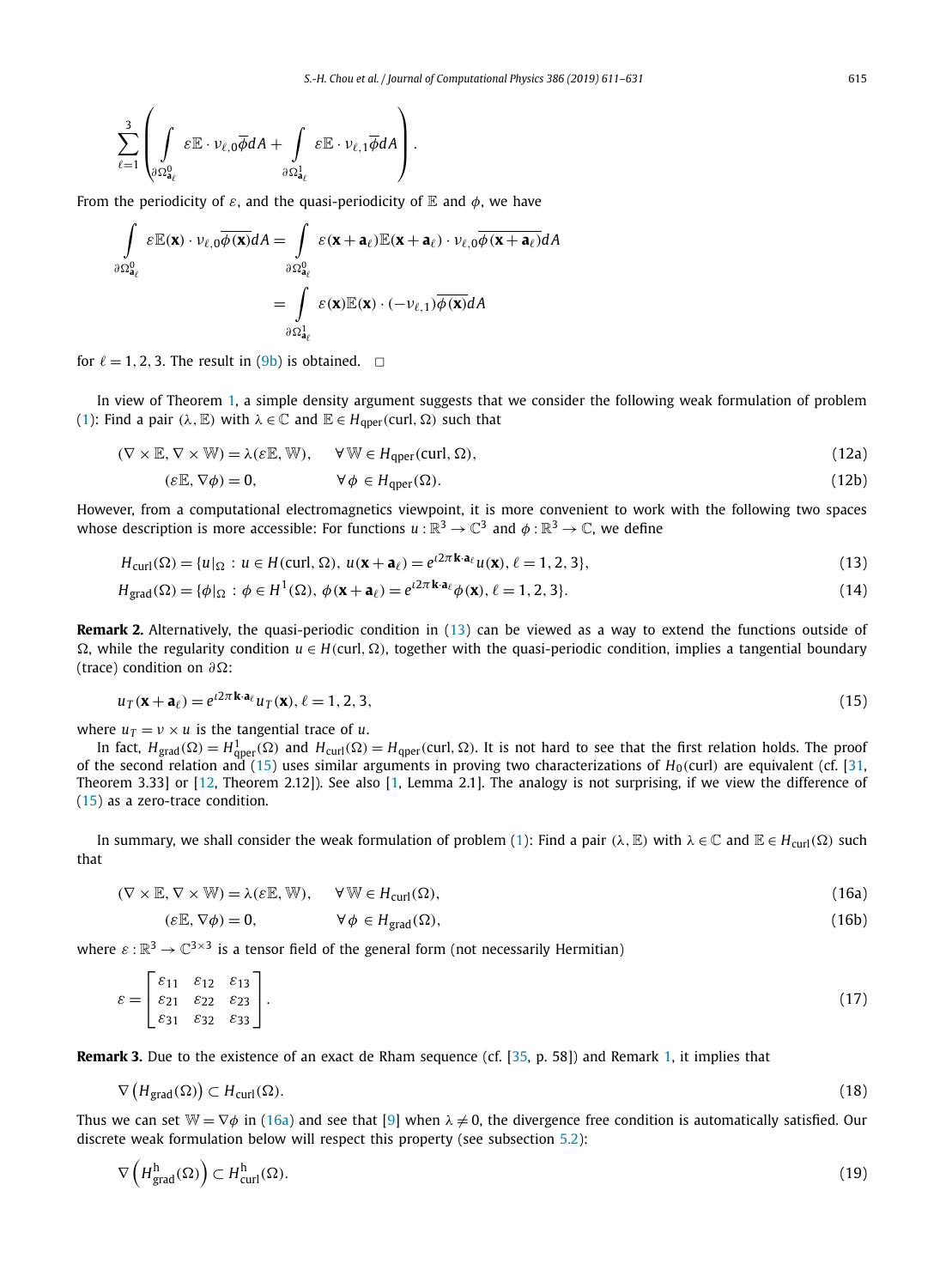<span id="page-5-0"></span>**Remark 4.** It may be curious that why there is no need in introducing a Lagrange multiplier in the above weak formulation. See [\[35,](#page-20-0) Proposition 4.20] for such a case. Using the techniques in [\[35\]](#page-20-0) via [\(5\)](#page-2-0), we can show a result similar to the Prop. 4.20: Suppose that  $\varepsilon$  is HPD. Then for each  $\mathbf{k} \in \mathcal{B}$ , first Brillouin zone, the eigenvalue problem [\(16\)](#page-4-0) has an increasing sequence {*λj*}*j*∈<sup>N</sup> of non-negative real numbers tending to infinity. Each eigenvalue has finite multiplicity and zero is an eigenvalue if and only if  $k = 0$ . The details will be reported elsewhere. As a consequence, zero eigenvalue is not only nonphysical, but mathematically spurious for the  $k \neq 0$  case, when a discrete weak formulation of the Maxwell eigenvalue problem produces zero eigenvalue. A null-space free method would be called for in such a case.

#### *2.2. Discretizations of weak formulations of* [\(16\)](#page-4-0)

In this subsection, we use a Galerkin finite element method based on the edge elements to approximate the exact field  $\mathbb E$  in [\(16a\)](#page-4-0). To this end, let  $H^{\text{h}}_{\text{curl}}(\Omega)$  and  $H^{\text{h}}_{\text{grad}}(\Omega)$  be 3*N*-dimensional linear subspaces of  $H_{\text{curl}}(\Omega)$  and *N*-dimensional linear subspace of *H<sub>grad</sub>(*Ω), respectively (to be defined in [\(23\)](#page-6-0) and [\(24\)](#page-6-0), respectively). Then a straightforward Galerkin method for [\(16a\)](#page-4-0)-[\(16b\)](#page-4-0) is: Find a pair  $(\lambda, E)$  with  $\lambda \in \mathbb{C}$  and  $E \in H^{\text{h}}_{\text{curl}}(\Omega)$  such that

$$
(\nabla \times E, \nabla \times W)_h = \lambda (\varepsilon E, W)_h, \quad \forall \, W \in H^h_{\text{curl}}(\Omega), \tag{20a}
$$

$$
(\varepsilon E, \nabla \phi)_h = 0, \qquad \forall \phi \in H^h_{\text{grad}}(\Omega). \tag{20b}
$$

Here  $(f, g)$ <sup>*h*</sup> is a discrete inner product to be specified later.

To simplify the discussion, we only give the details when  $\Omega$  is a simple cubic (SC) primitive cell with the lattice translation vectors  $\mathbf{a}_\ell = a\hat{\mathbf{x}}_\ell, \ell = 1, 2, 3$ , where  $\hat{\mathbf{x}}_\ell$  is the  $\ell$ -th unit vector in  $\mathbb{R}^3$ . Along the way, we also give sufficient remarks for the face-centered cubic (FCC) lattice so that it can be handled similarly. Let  $h_x$ ,  $h_y$ , and  $h_z$  be the equal grid spacings along the x, y, and z directions, respectively. Grid points are indexed from 0 to  $n_i$  ( $i = 1, 2, 3$ ) with  $n_1 = a/h_x$ ,  $n_2 = a/h_y$ ,  $n_3 = a/h_z$ . Thus the number of the edges parallel to the *x*-, *y*- and *z*-axes, respectively, excluding those on the right, rear, and top surfaces, is just  $N = n_1 n_2 n_3$ .

From now on, we use  $x_m = mh_x$  and  $x_{\hat{m}} = \hat{m}h_x$ , where  $\hat{m} = m + \frac{1}{2}$ . Furthermore, for  $m = -1, 0, ..., n_1$ , let  $\hat{c}_{\hat{m}}(x)$  denote the characteristic function whose value is one over [x<sub>m</sub>, x<sub>m+1</sub>] and zero elsewhere,  $\hat{l}_i$  denote the generic global hat function supported over [ $x_{i-1},x_{i+1}$ ], i.e.,  $\hat{l}_i(x_\ell)=\delta_{i\ell}$ , for  $i=1,\ldots,n_1-1.$  Here and hereafter,  $\delta_{i\ell}$  denotes the Kronecker delta. Similar notations are used for the *y* and *z* directions.

We now define piecewise constant functions

$$
c_{\hat{i}}(x) = \hat{c}_{\hat{i}}(x), \ c_{\hat{j}}(y) = \hat{c}_{\hat{j}}(y), \ c_{\hat{k}}(z) = \hat{c}_{\hat{k}}(z), \tag{21a}
$$

for  $i \neq 0, n_1 - 1, j \neq 0, n_2 - 1, k \neq 0, n_3 - 1$ , and

$$
c_{\hat{0}}(x) = \hat{c}_{\hat{0}}(x) + e^{i2\pi \mathbf{k} \cdot \mathbf{a}_1} \hat{c}_{\hat{n}_1}(x), \ c_{\hat{n}_1 - 1}(x) = \hat{c}_{\hat{n}_1 - 1}(x) + e^{-i2\pi \mathbf{k} \cdot \mathbf{a}_1} \hat{c}_{\hat{-1}}(x), \tag{21b}
$$

$$
c_{\hat{0}}(y) = \hat{c}_{\hat{0}}(y) + e^{i2\pi \mathbf{k} \cdot \mathbf{a}_2} \hat{c}_{\hat{n}_2}(y), \ c_{\hat{n}_2 - 1}(y) = \hat{c}_{\hat{n}_2 - 1}(y) + e^{-i2\pi \mathbf{k} \cdot \mathbf{a}_2} \hat{c}_{\hat{-1}}(y), \tag{21c}
$$

$$
c_{\hat{0}}(z) = \hat{c}_{\hat{0}}(z) + e^{i2\pi \mathbf{k} \cdot \mathbf{a}_3} \hat{c}_{\hat{n}_3}(z), \ c_{\hat{n}_3 - 1}(z) = \hat{c}_{\hat{n}_3 - 1}(z) + e^{-i2\pi \mathbf{k} \cdot \mathbf{a}_3} \hat{c}_{\hat{1}}(z), \tag{21d}
$$

as well as piecewise linear functions,

$$
l_i(x) = \hat{l}_i(x), l_j(y) = \hat{l}_j(y), l_k(z) = \hat{l}_k(z),
$$
\n(22a)

for *i*,  $j, k \neq 0$ , and

$$
l_0(x) = \begin{cases} -h_x^{-1}(x - x_1), & \text{if } x \in [x_0, x_1], \\ e^{i2\pi \mathbf{k} \cdot \mathbf{a}_1} h_x^{-1}(x - x_{n_1 - 1}), & \text{if } x \in [x_{n_1 - 1}, x_{n_1}], \\ 0, & \text{otherwise,} \end{cases}
$$
(22b)

0*,* otherwise*,*

$$
l_0(y) = \begin{cases} -h_y^{-1}(y - y_1), & \text{if } y \in [y_0, y_1], \\ e^{i2\pi \mathbf{k} \cdot \mathbf{a}_2} h_y^{-1}(y - y_{n_2 - 1}), & \text{if } y \in [y_{n_2 - 1}, y_{n_2}], \end{cases}
$$
(22c)

$$
l_0(z) = \begin{cases}\n- h_2^{-1}(z - z_1), & \text{if } z \in [z_0, z_1], \\
e^{i2\pi \mathbf{k} \cdot \mathbf{a}_3} h_2^{-1}(z - z_{n_3 - 1}), & \text{if } z \in [z_{n_3 - 1}, z_{n_3}], \\
0, & \text{otherwise.} \n\end{cases}
$$
\n(22d)

Based on the piecewise constant and linear functions in (21) and (22), we now define bases for the 3*N*-dimensional subspace  $H_{\text{curl}}^{\text{h}}(\Omega)$  and *N*-dimensional subspace  $H_{\text{grad}}^{\text{h}}(\Omega)$  in (20), respectively, as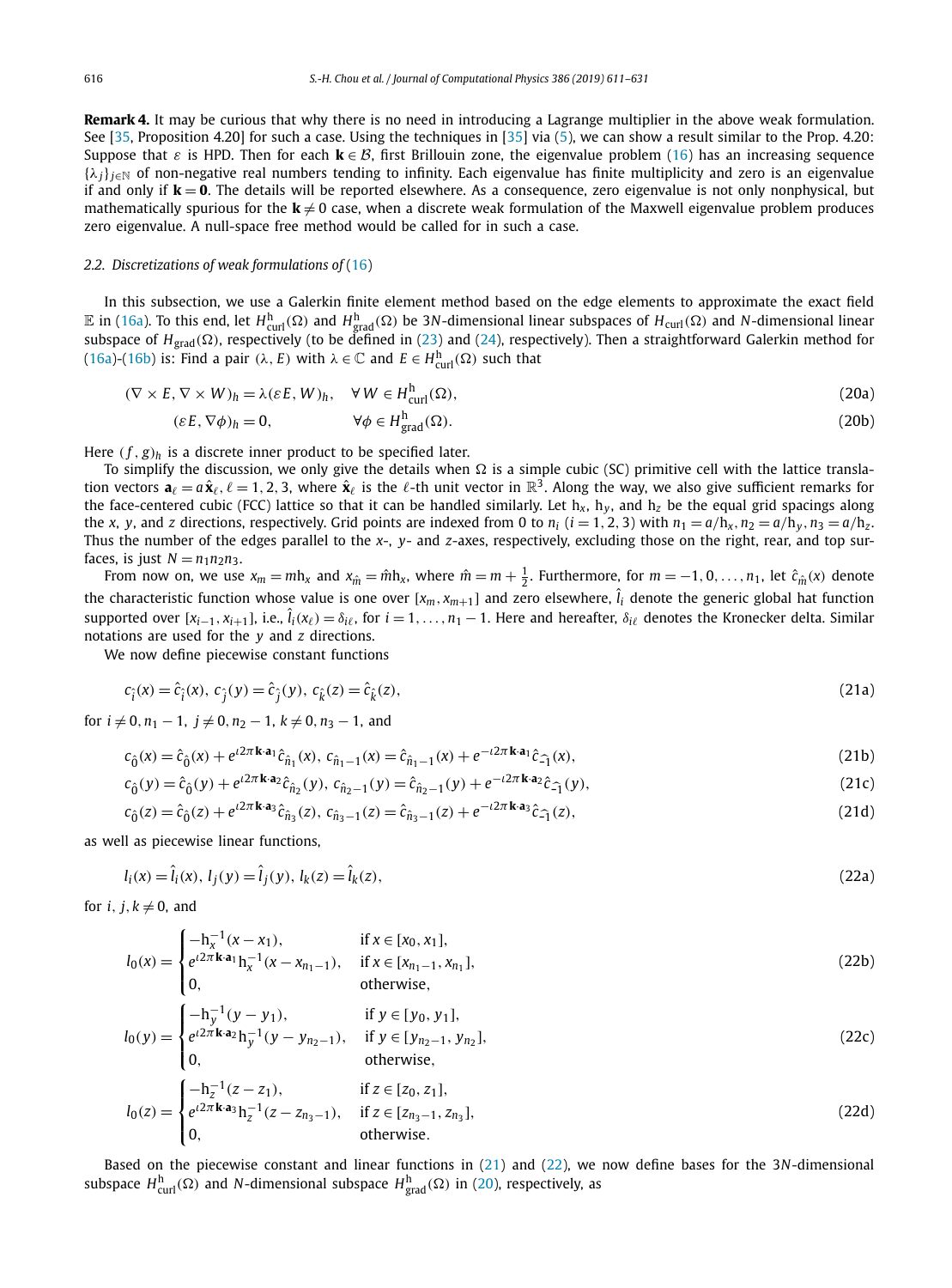<span id="page-6-0"></span>
$$
H_{\text{curl}}^{\text{h}}(\Omega) = \text{span}\{\phi_1^{i,j,k}\vec{\mathbf{i}}, \ \phi_2^{r,s,t}\vec{\mathbf{j}}, \ \phi_3^{\ell,m,n}\vec{\mathbf{k}}\} \subset H_{\text{curl}}(\Omega)
$$
\n(23)

and

$$
H_{\text{grad}}^{h}(\Omega) = \text{span}\{\phi^{i,j,k}\} \subset H_{\text{grad}}(\Omega),\tag{24}
$$

where  $\vec{i}$ ,  $\vec{j}$ ,  $\vec{k}$  are the standard unit vectors in  $\mathbb{R}^3$ , and

$$
\phi_1^{i,j,k}(x, y, z) := c_{\hat{i}}(x)l_j(y)l_k(z),\tag{25a}
$$

$$
\phi_2^{r,s,t}(x, y, z) := l_r(x)c_{\hat{S}}(y)l_t(z),\tag{25b}
$$

$$
\phi_3^{\ell,m,n}(x,y,z) := l_{\ell}(x)l_m(y)c_{\hat{n}}(z),\tag{25c}
$$

$$
\phi^{i,j,k}(x, y, z) := l_i(x)l_j(y)l_k(z)
$$
\n(25d)

with the sup-indices varying in the set *S* described as

$$
S = \{(i, j, k) : i = 0, \dots, n_1 - 1, j = 0, \dots, n_2 - 1, k = 0, \dots, n_3 - 1\}.
$$
\n(26)

The components of an approximate electric field  $E \in H^h_{\text{curl}}(\Omega)$  are piecewise constant in one direction and piecewise linear in the other two remaining directions, i.e.,

$$
E_1(x, y, z) = \sum_{(i, j, k) \in S} E_1|_{\hat{i}, j, k} c_{\hat{i}}(x) l_j(y) l_k(z) \equiv \sum_{(i, j, k) \in S} E_1|_{\hat{i}, j, k} \phi_1^{i, j, k}, \tag{27a}
$$

$$
E_2(x, y, z) = \sum_{(i, j, k) \in S} E_2|_{i, \hat{j}, k} l_i(x) c_{\hat{j}}(y) l_k(z) = \sum_{(i, j, k) \in S} E_2|_{i, \hat{j}, k} \phi_2^{i, j, k},
$$
\n(27b)

$$
E_3(x, y, z) = \sum_{(i, j, k) \in S} E_3|_{i, j, \hat{k}} l_i(x)l_j(y)c_{\hat{k}}(z) \equiv \sum_{(i, j, k) \in S} E_3|_{i, j, \hat{k}} \phi_3^{i, j, k}.
$$
 (27c)

Here in (27a), a subindex  $(\hat{i}, j, k)$  indicates that a quantity is located at the midpoint of that edge. By direct evaluation, we see that  $E_1|_{\hat{i},j,k} = E_1(x_{i+\frac{1}{2}},y_j,z_k)$ . Similar interpretations hold for  $E_2$  and  $E_3$ . The  $E_i$ 's are the familiar edge elements closely related to the finite difference Yee's scheme [\[9\]](#page-19-0). In consistent with the quasi-periodic conditions [\(15\)](#page-4-0), it is easily checked that

Left-Right 
$$
\begin{cases} E_2|_{n_1,\hat{j},k} = e^{i2\pi \mathbf{k} \cdot \mathbf{a}_1} E_2|_{0,\hat{j},k}, \ j = 0: n_2 - 1, k = 0: n_3 - 1, \\ E_3|_{n_1,j,\hat{k}} = e^{i2\pi \mathbf{k} \cdot \mathbf{a}_1} E_3|_{0,\hat{j},\hat{k}}, \ j = 0: n_2 - 1, k = 0: n_3 - 1, \end{cases}
$$
 (28a)

$$
\text{Front-Rear} \begin{cases} E_1 \big|_{\hat{i}, n_2, k} = e^{i2\pi \mathbf{k} \cdot \mathbf{a}_2} E_1 \big|_{\hat{i}, 0, k}, \ i = 0 : n_1 - 1, k = 0 : n_3 - 1, \\ E_3 \big|_{i, n_2, \hat{k}} = e^{i2\pi \mathbf{k} \cdot \mathbf{a}_2} E_3 \big|_{i, 0, \hat{k}}, \ i = 0 : n_1 - 1, k = 0 : n_3 - 1, \end{cases} \tag{28b}
$$

Top-Bottom 
$$
\begin{cases} E_1|_{\hat{i},j,n_3} = e^{i2\pi \mathbf{k} \cdot \mathbf{a}_3} E_1|_{\hat{i},j,0}, i = 0: n_1 - 1, j = 0: n_2 - 1, \\ E_2|_{i,\hat{j},n_3} = e^{i2\pi \mathbf{k} \cdot \mathbf{a}_3} E_2|_{i,\hat{j},0}, i = 0: n_1 - 1, j = 0: n_2 - 1. \end{cases}
$$
(28c)

For the derivation of the generalized eigenvalue problem for [\(20a\)](#page-5-0), the vectorized form of the discrete electric field *E* in (27) can be written as

$$
\mathbf{e} = \begin{bmatrix} \mathbf{e}_1^\top & \mathbf{e}_2^\top & \mathbf{e}_3^\top \end{bmatrix}^\top
$$
 (29)

with

$$
\mathbf{e}_1 = \text{vec}\{E_1|_{\hat{i},j,k}\}, \ \mathbf{e}_2 = \text{vec}\{E_2|_{i,\hat{j},k}\}, \ \mathbf{e}_3 = \text{vec}\{E_3|_{i,j,\hat{k}}\},
$$

for  $(i, j, k) \in S$ . Here

$$
\text{vec}\{F\} := \left[\begin{array}{c} \text{vec}(F(0:n_1-1, 0:n_2-1, 0)) \\ \text{vec}(F(0:n_1-1, 0:n_2-1, 1)) \\ \vdots \\ \text{vec}(F(0:n_1-1, 0:n_2-1, n_3-1)) \end{array}\right]
$$

for given  $F \in \mathbb{C}^{n_1 \times n_2 \times n_3}$ .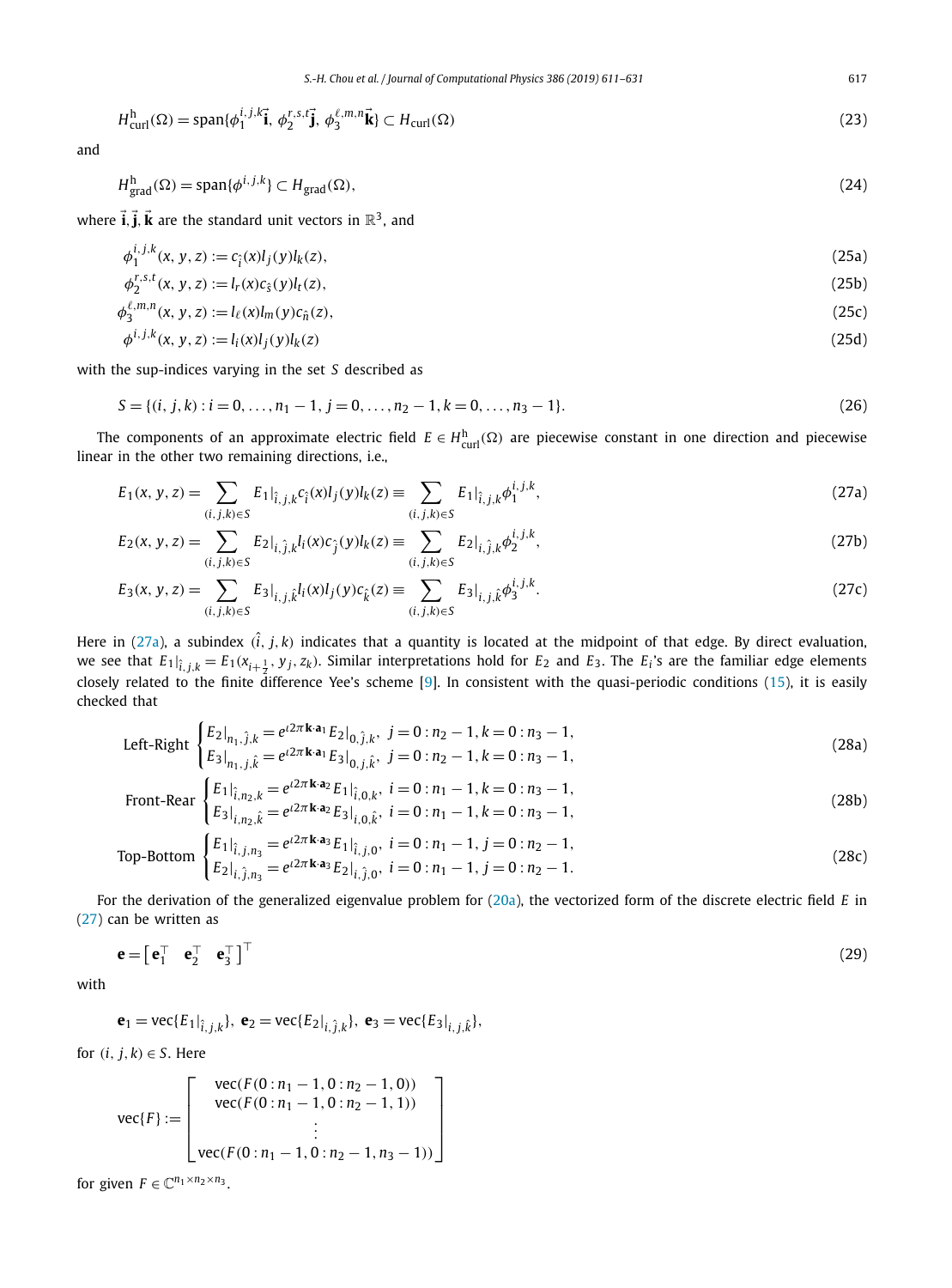<span id="page-7-0"></span>In terms of the basis functions of  $H^{\text{h}}_{\text{curl}}(\Omega)$ , we expect the discrete weak formulation [\(20a\)](#page-5-0) to have a matrix form

$$
A\mathbf{e} = \lambda B_{\varepsilon}\mathbf{e},\tag{30}
$$

where **e** is as in [\(29\)](#page-6-0), *A* and  $B_{\varepsilon}$  are matrix representations of the left and right hand sides of [\(20a\)](#page-5-0), respectively. In Sections 3 and [4,](#page-10-0) we will use the trapezoidal quadrature

$$
(f(x), g(x)) = \int_{x_m}^{n} f(x) \overline{g(x)} dx
$$
  
\n
$$
\approx \frac{h_x}{2} \left[ f(x_m) \overline{g(x_m)} + 2 \sum_{i=m+1}^{n-1} f(x_i) \overline{g(x_i)} + f(x_n) \overline{g(x_n)} \right]
$$
  
\n
$$
\equiv (f(x), g(x))_h
$$
\n(31)

to approximate the discretization in [\(20a\)](#page-5-0) with  $H_{\text{curl}}^{\text{h}}(\Omega)$  in [\(23\)](#page-6-0) so that the matrix *A* in (30) is identical to that of Yee's scheme up to a factor  $h_x h_y h_z$ .

# **3. Trapezoidal quadrature approximation for**  $(\nabla \times \mathbf{E}, \nabla \times \mathbf{W})$

*xn*

For a given  $E \in H^{\text{h}}_{\text{curl}}(\Omega)$ , from [\(20a\)](#page-5-0) and [\(23\)](#page-6-0) it suffices to consider the expressions

$$
(\nabla \times E, \nabla \times \phi_1^{i,j,k} \vec{\mathbf{i}}), (\nabla \times E, \nabla \times \phi_2^{i,j,k} \vec{\mathbf{j}}), (\nabla \times E, \nabla \times \phi_3^{i,j,k} \vec{\mathbf{k}}) \tag{32}
$$

with  $(i, j, k) \in S$  in [\(26\)](#page-6-0) and  $\phi_{\ell}^{i, k, j}$ ,  $\ell = 1, 2, 3$ , in [\(25\)](#page-6-0). In fact, the inner product  $(\cdot, \cdot)$  in (32) involves the evaluation of typical terms like  $(l, c)$ ,  $(c, l)$ ,  $(l, l)$  and  $(c, c)$ . For technical derivation, instead of the exact integrals  $(l_r(x), l_i(x)), (l_s(y), l_j(y))$ and  $(l_t(z), l_k(z))$  in (32), we use the trapezoidal quadrature (31) to obtain

$$
(l_r(x), l_i(x))_h = \delta_{ri} h_x, \ (l_s(y), l_j(y))_h = \delta_{sj} h_y, \ (l_t(z), l_k(z))_h = \delta_{tk} h_z
$$
\n(33)

for their approximations.

Let

$$
c_{\hat{-1}}(x) = e^{i2\pi \mathbf{k} \cdot \mathbf{a}_1} c_{\hat{n}_1 - 1}(x), \ c_{\hat{-1}}(y) = e^{i2\pi \mathbf{k} \cdot \mathbf{a}_2} c_{\hat{n}_2 - 1}(y), \ c_{\hat{-1}}(z) = e^{i2\pi \mathbf{k} \cdot \mathbf{a}_3} c_{\hat{n}_3 - 1}(z).
$$
\n(34)

Then the following relations hold:

$$
\partial_x l_i(x) = h_x^{-1}(c_{\hat{i}-1}(x) - c_{\hat{i}}(x)),\tag{35a}
$$

$$
\partial_y l_j(y) = h_y^{-1}(c_{\hat{j}-1}(y) - c_{\hat{j}}(y)),\tag{35b}
$$

$$
\partial_z l_k(z) = h_z^{-1} (c_{\hat{k}-1}(z) - c_{\hat{k}}(z)),\tag{35c}
$$

and

$$
\partial_y \phi_1^{i,j,k} = h_y^{-1} c_{\hat{i}} (c_{\hat{j}-1} - c_{\hat{j}}) l_k, \quad \partial_z \phi_1^{i,j,k} = h_z^{-1} c_{\hat{i}} l_j (c_{\hat{k}-1} - c_{\hat{k}}), \tag{36a}
$$

$$
\partial_x \phi_2^{i,j,k} = h_x^{-1} (c_{\hat{i}-1} - c_{\hat{i}}) c_{\hat{j}} l_k, \quad \partial_z \phi_2^{i,j,k} = h_z^{-1} l_i c_{\hat{j}} (c_{\hat{k}-1} - c_{\hat{k}}), \tag{36b}
$$

$$
\partial_x \phi_3^{i,j,k} = h_x^{-1} (c_{\hat{i}-1} - c_{\hat{i}}) l_j c_{\hat{k}}, \quad \partial_y \phi_3^{i,j,k} = h_y^{-1} l_i (c_{\hat{j}-1} - c_{\hat{j}}) c_{\hat{k}}, \tag{36c}
$$

*for*  $(i, j, k) \in S$ .

Before proving the following theorem concerning a certain consistency between our edge element scheme and the finite difference Yee's scheme, we denote the difference matrix with the quasi-periodic condition as

$$
K_{n_{\ell},\mathbf{a}_{\ell}} = \begin{bmatrix} 0 & I_{n_{\ell}-1} \\ e^{i2\pi \mathbf{k} \cdot \mathbf{a}_{\ell}} & 0 \end{bmatrix} - I_{n_{\ell}} \in \mathbb{C}^{n_{\ell} \times n_{\ell}},
$$
(37)

for  $\ell = 1, 2, 3$ .

Theorem 2. For an SC lattice, the vectorized forms of the inner products described in (32) take on the matrix representation

$$
\begin{bmatrix}\n\text{vec}\{(\nabla \times E, \nabla \times \phi_1^{i,j,k}\mathbf{i})_h\}_{(i,j,k)\in S} \\
\text{vec}\{(\nabla \times E, \nabla \times \phi_2^{i,j,k}\mathbf{i})_h\}_{(i,j,k)\in S}\n\end{bmatrix} = (\mathbf{h}_x \mathbf{h}_y \mathbf{h}_z) \mathbf{C}^* \mathbf{C} \mathbf{e},
$$
\n(38)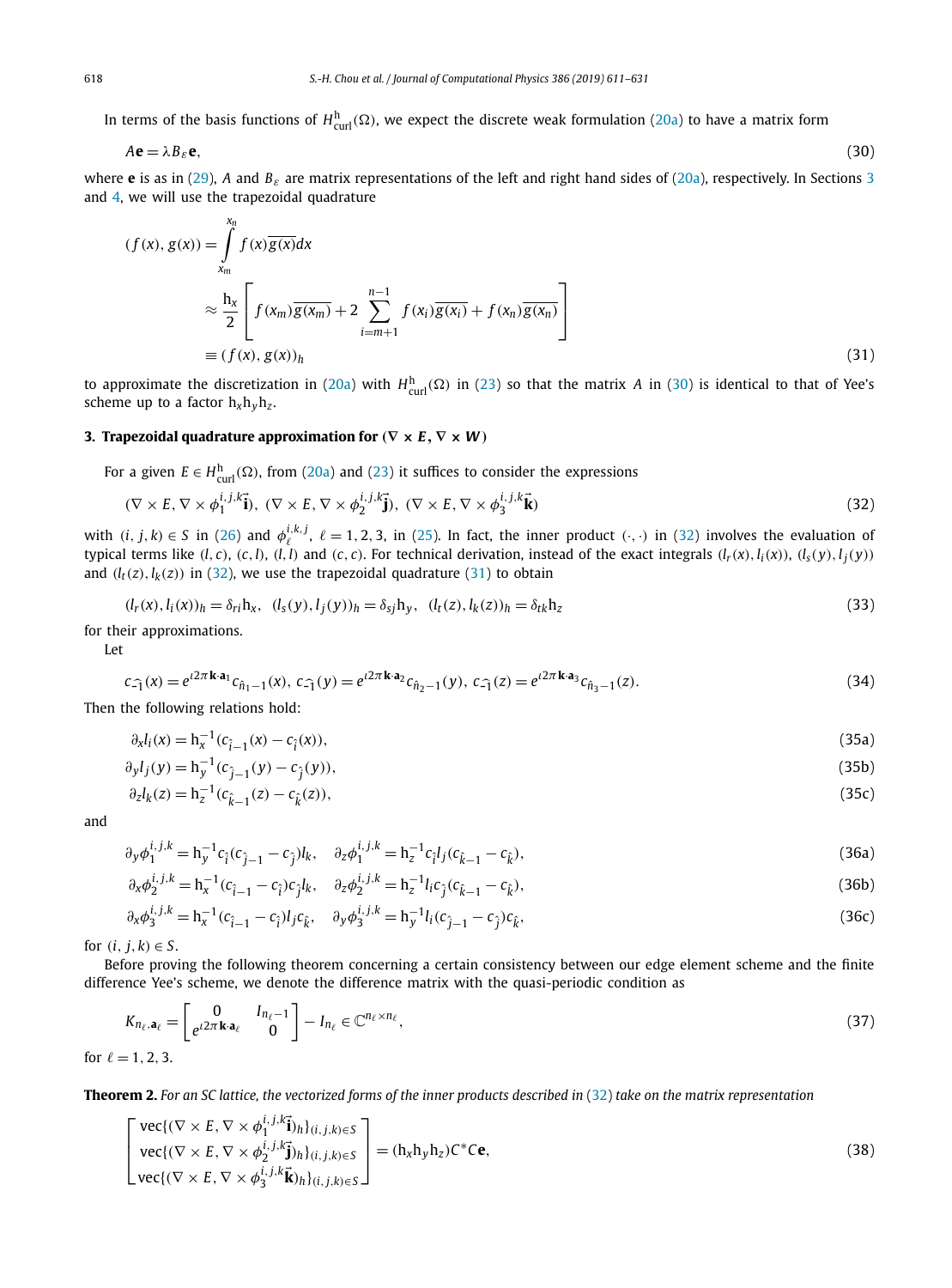<span id="page-8-0"></span>*where* **e** *is defined in* [\(29\)](#page-6-0)*,*

$$
C = \begin{bmatrix} 0 & -C_3 & C_2 \\ C_3 & 0 & -C_1 \\ -C_2 & C_1 & 0 \end{bmatrix} \in \mathbb{C}^{3N \times 3N}
$$
 (39)

*with*

$$
C_1 = h_X^{-1} I_{n_3} \otimes I_{n_2} \otimes K_{n_1, \mathbf{a}_1} \in \mathbb{C}^{N \times N},
$$
\n(40a)

$$
C_2 = \mathbf{h}_y^{-1} I_{n_3} \otimes K_{n_2, \mathbf{a}_2} \otimes I_{n_1} \in \mathbb{C}^{N \times N},\tag{40b}
$$

$$
C_3 = h_2^{-1} K_{n_3, \mathbf{a}_3} \otimes I_{n_2} \otimes I_{n_1} \in \mathbb{C}^{N \times N},\tag{40c}
$$

*in which* ⊗ *denotes the Kronecker product.*

**Proof.** We start with the first inner product in [\(32\)](#page-7-0)

$$
(\nabla \times E, \nabla \times \phi_1^{i,j,k} \mathbf{\vec{i}}) = (\partial_z E_1 - \partial_x E_3, \partial_z \phi_1^{i,j,k}) - (\partial_x E_2 - \partial_y E_1, \partial_y \phi_1^{i,j,k})
$$
\n(41)

and the similar process can be applied to the remaining two.

From [\(27\)](#page-6-0), we have

$$
(\partial_z E_1, \partial_z \phi_1^{i,j,k}) = \sum_{(r,s,t)\in S} E_1|_{\hat{r},s,t} (\partial_z \phi_1^{r,s,t}, \partial_z \phi_1^{i,j,k}).
$$
\n(42)

It follows from [\(36\)](#page-7-0) that

$$
(\partial_z \phi_1^{r,s,t}, \partial_z \phi_1^{i,j,k}) = h_z^{-2} (c_f l_s (c_{\hat{t}-1} - c_{\hat{k}}), c_{\hat{t}} l_j (c_{\hat{k}-1} - c_{\hat{k}}))
$$
  
=  $h_z^{-2} \int c_{\hat{r}} \overline{c_{\hat{i}}} dx \int l_s \overline{l_j} dy \int (c_{\hat{t}-1} - c_{\hat{t}}) \overline{(c_{\hat{k}-1} - c_{\hat{k}})} dz.$  (43)

By the definitions of  $c_{\hat{i}}(x)$  and  $c_{\hat{k}}(z)$  in [\(21\)](#page-5-0), it holds that

$$
(c_{\hat{r}}(x), c_{\hat{i}}(x)) = \delta_{ri} h_x \tag{44}
$$

and

$$
(c_{\hat{t}-1}(z) - c_{\hat{t}}(z), c_{\hat{k}-1}(z) - c_{\hat{k}}(z))
$$
\n
$$
\stackrel{(34)}{=} \begin{cases}\n\mathbf{h}_z \left( -e^{-i2\pi \mathbf{k} \cdot \mathbf{a}_3} \delta_{t, n_3 - 1} + 2\delta_{t0} - \delta_{t1} \right), & \text{if } k = 0, \\
\mathbf{h}_z (-\delta_{t, k-1} + 2\delta_{t k} - \delta_{t, k+1}), & \text{if } k \neq 0, n_3 - 1, \\
\mathbf{h}_z \left( -\delta_{t, n_3 - 2} + 2\delta_{t, n_3 - 1} - e^{i2\pi \mathbf{k} \cdot \mathbf{a}_3} \delta_{t0} \right), & \text{if } k = n_3 - 1.\n\end{cases}
$$
\n(45)

Plugging  $(33)$ ,  $(44)$  and  $(45)$  into  $(43)$ , we have

$$
(\partial_z \phi_1^{r,s,t}, \partial_z \phi_1^{i,j,k})_h = h_z^{-2} (\delta_{ri} h_x) (\delta_{sj} h_y) \times (45).
$$

Thus, the inner product in (42) with trapezoidal approximation is equal to

$$
h_{z}(\partial_{z}E_{1}, \partial_{z}\phi_{1}^{i,j,k})_{h}
$$
\n
$$
= h_{x}h_{y}h_{z} \frac{-E_{1}|_{\hat{i},j,k-1} + 2E_{1}|_{\hat{i},j,k} - E_{1}|_{\hat{i},j,k+1}}{h_{z}}
$$
\n
$$
= h_{x}h_{y}h_{z} \left(\frac{E_{1}|_{\hat{i},j,t+1} - E_{1}|_{\hat{i},j,t}}{h_{z}}\bigg|_{t=k-1} - \frac{E_{1}|_{\hat{i},j,t+1} - E_{1}|_{\hat{i},j,t}}{h_{z}}\bigg|_{t=k}\right)
$$
\n
$$
:= h_{x}h_{y}h_{z} \frac{E_{1}|_{\hat{i},j,t+1} - E_{1}|_{\hat{i},j,t}}{h_{z}} \bigg|_{t=k}^{t=k-1}
$$
\n(46a)

by replacing  $E_1|_{\hat{i},j,-1}$  and  $E_1|_{\hat{i},j,n_3}$  with quasi-periodic conditions

$$
E_1|_{\hat{i},j,-1} = e^{-i2\pi \mathbf{k} \cdot \mathbf{a}_3} E_1|_{\hat{i},j,n_3-1} \text{ and } E_1|_{\hat{i},j,n_3} = e^{i2\pi \mathbf{k} \cdot \mathbf{a}_3} E_1|_{\hat{i},j,0},
$$

respectively. Similarly,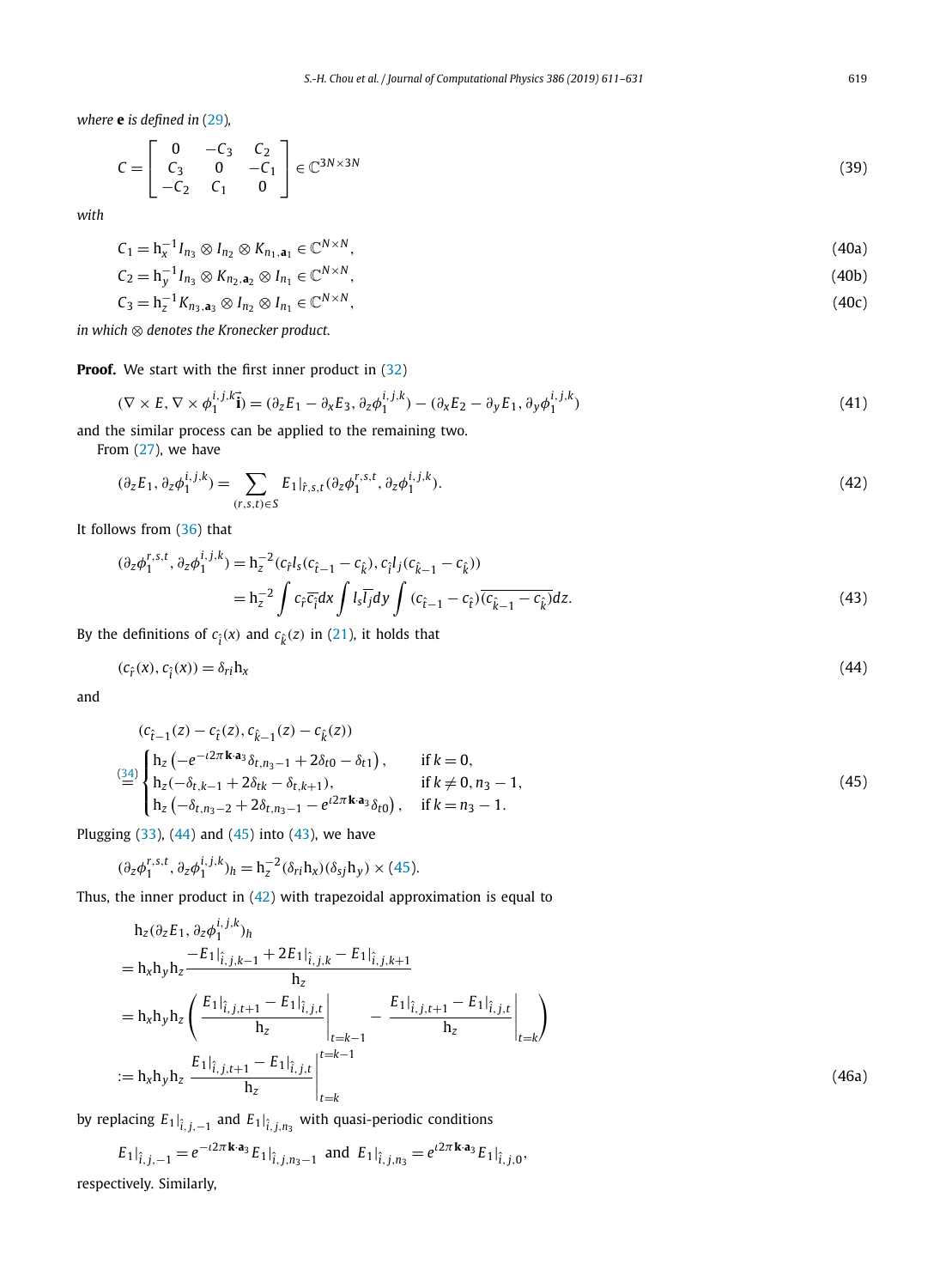620 *S.-H. Chou et al. / Journal of Computational Physics 386 (2019) 611–631*

$$
h_y(\partial_y E_1, \partial_y \phi_1^{i,j,k})_h = h_x h_y h_z \left. \frac{E_1|_{\hat{i},s+1,k} - E_1|_{\hat{i},s,k}}{h_y} \right|_{s=j}^{s=j-1}.
$$
\n(46b)

On the other hand, from  $(27)$  and  $(36)$ , we have

$$
(\partial_{x}E_{3}, \partial_{z}\phi_{1}^{i,j,k}) = \sum_{(r,s,t)\in S} E_{3}|_{r,s,\hat{t}} (\partial_{x}\phi_{3}^{r,s,t}, \partial_{z}\phi_{1}^{i,j,k})
$$
\n(47)

and

$$
(\partial_x \phi_3^{r,s,t}, \partial_z \phi_1^{i,j,k}) = h_x^{-1} h_z^{-1} ((c_{\hat{r}-1} - c_{\hat{r}})l_s c_{\hat{t}}, c_{\hat{t}} l_j (c_{\hat{k}-1} - c_{\hat{k}}))
$$
  
=  $h_x^{-1} h_z^{-1} \int (c_{\hat{r}-1} - c_{\hat{r}}) \overline{c}_{\hat{t}} dx \int l_s \overline{l}_j dy \int c_{\hat{t}} \overline{(c_{\hat{k}-1} - c_{\hat{k}})} dz.$  (48)

Plugging [\(33\)](#page-7-0) and

$$
(c_{\hat{r}-1}(x) - c_{\hat{r}}(x), c_{\hat{i}}(x)) \stackrel{(34)}{=} \begin{cases} h_x(e^{i2\pi k \cdot a_1} \delta_{r,0} - \delta_{r,n_1-1}), & \text{if } i = n_1 - 1, \\ h_x(\delta_{r,i+1} - \delta_{r,i}), & \text{if } i \neq n_1 - 1, \\ h_z(e^{-i2\pi k \cdot a_3} \delta_{t,n_3-1} - \delta_{t,0}), & \text{if } k = 0, \\ h_z(\delta_{t,k-1} - \delta_{t,k}), & \text{if } k \neq 0 \end{cases}
$$

into  $(48)$ , the inner product in  $(47)$  can be approximated by the trapezoidal rule:

$$
\begin{split}\n &(\partial_{\alpha}E_{3},\partial_{z}\phi_{1}^{i,j,k})_{h} \\
 &= -\ln_{\lambda}h_{y}h_{z}\frac{\left(E_{3}|_{i+1,j,\hat{k}}-E_{3}|_{i+1,j,\hat{k}-1}\right)-\left(E_{3}|_{i,j,\hat{k}}-E_{3}|_{i,j,\hat{k}-1}\right)}{\ln_{\lambda}h_{z}} \\
 &= -\ln_{\lambda}h_{y}h_{z}\left.\frac{E_{3}|_{r,j,\hat{k}}-E_{3}|_{r,j,\hat{k}-1}}{\ln_{\lambda}h_{z}}\right|_{r=i}^{r=i+1}\n \end{split}
$$
\n
$$
(49a)
$$

by replacing  $E_3|_{n_1,j,\hat{k}}$  and  $E_3|_{i,j,\widehat{-1}}$  with quasi-periodic conditions

$$
E_3|_{n_1,j,\hat{k}} = e^{i2\pi \mathbf{k} \cdot \mathbf{a}_3} E_3|_{0,j,\hat{k}} \text{ and } E_3|_{i,j,\hat{-1}} = e^{-i2\pi \mathbf{k} \cdot \mathbf{a}_3} E_3|_{i,j,\hat{n}_3-1},
$$

respectively. Similarly,

$$
(\partial_x E_2, \partial_y \phi_1^{i, j, k})_h
$$
  
=  $-\mathbf{h}_x \mathbf{h}_y \mathbf{h}_z \frac{\left(E_2|_{i+1, \hat{j}, k} - E_2|_{i+1, \hat{j}-1, k}\right) - \left(E_2|_{i, \hat{j}, k} - E_2|_{i, \hat{j}-1, k}\right)}{\mathbf{h}_x \mathbf{h}_y}$   
=  $-\mathbf{h}_x \mathbf{h}_y \mathbf{h}_z \frac{E_2|_{r, \hat{j}, k} - E_2|_{r, \hat{j}-1, k}}{\mathbf{h}_x \mathbf{h}_y} \bigg|_{r=i}^{r=i+1}$  (49b)

From [\(46\)](#page-8-0) and (49), we see the following central differences:

$$
\frac{1}{h_x h_y h_z} (\partial_z E_1, \partial_z \phi_1^{i, j, k})_h = \frac{\partial_z E_1(\hat{i}, j, \hat{k} - 1) - \partial_z E_1(\hat{i}, j, \hat{k})}{h_z},\tag{50a}
$$

$$
\frac{1}{\mathbf{h}_{x}\mathbf{h}_{y}\mathbf{h}_{z}}(\partial_{y}E_{1},\partial_{y}\phi_{1}^{i,j,k})_{h} = \frac{\partial_{y}E_{1}(\hat{i},\hat{j}-1,k) - \partial_{y}E_{1}(\hat{i},\hat{j},k)}{\mathbf{h}_{y}},\tag{50b}
$$

$$
\frac{1}{h_x h_y h_z} (\partial_x E_3, \partial_z \phi_1^{i,j,k})_h = \frac{\partial_z E_3(i+1,j,k) - \partial_z E_3(i,j,k)}{h_x},
$$
\n(50c)

$$
\frac{1}{h_x h_y h_z} (\partial_x E_2, \partial_y \phi_1^{i, j, k})_h = \frac{\partial_y E_2(i+1, j, k) - \partial_y E_2(i, j, k)}{h_x}.
$$
\n(50d)

Then, letting  $H = \nabla \times E$ , it is now not hard to see from [\(41\)](#page-8-0) and (50) that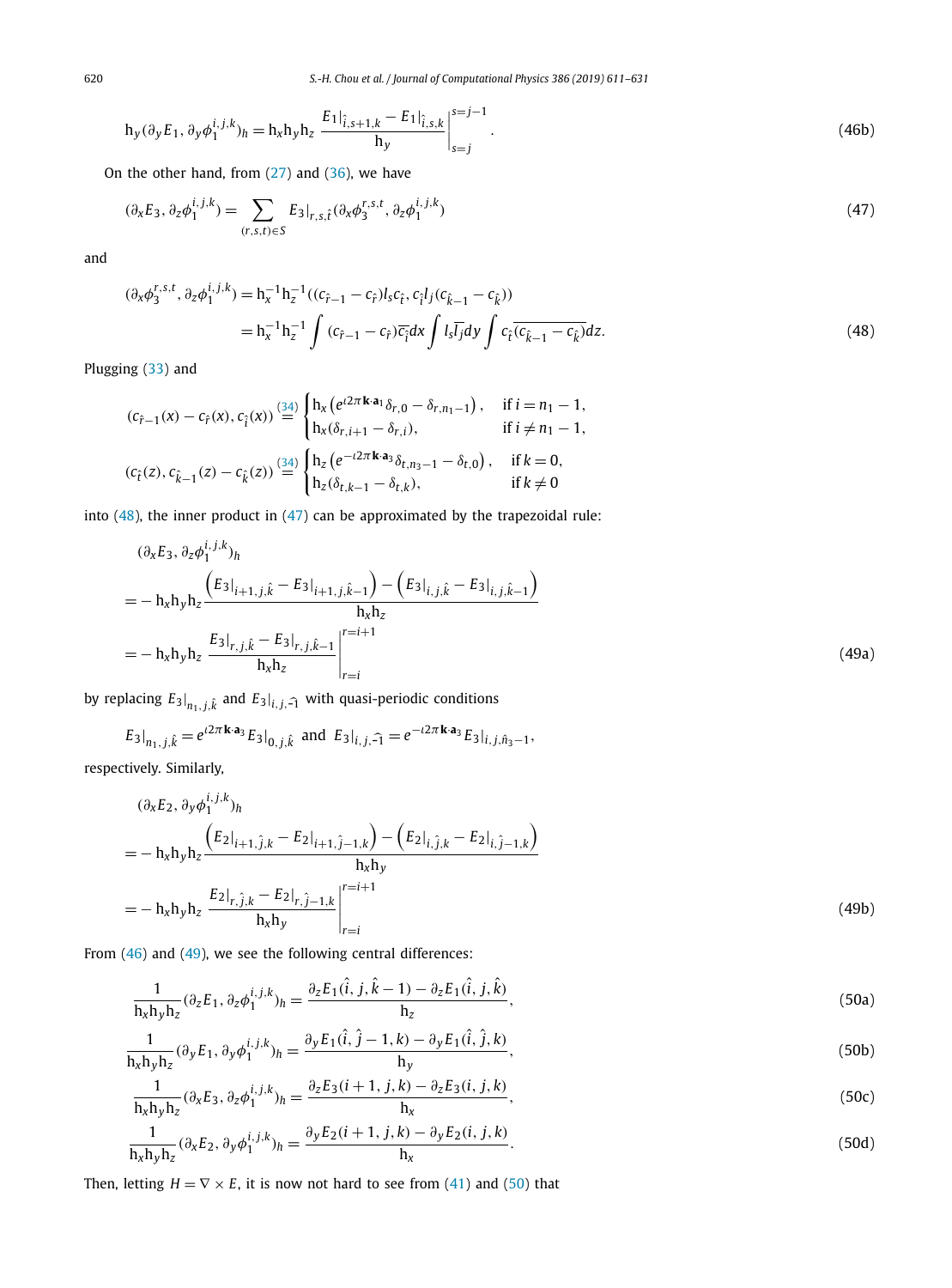<span id="page-10-0"></span>
$$
\frac{1}{h_x h_y h_z} (\nabla \times E, \nabla \times \phi_1^{i, j, k} \vec{i})_h
$$
\n
$$
= \frac{H_2(\hat{i}, j, \hat{k} - 1) - H_2(\hat{i}, j, \hat{k})}{h_z} - \frac{H_3(\hat{i}, \hat{j} - 1, k) - H_3(\hat{i}, \hat{j}, k)}{h_y}
$$
\n
$$
= -\partial_z H_2(\hat{i}, j, k) + \partial_y H_3(\hat{i}, j, k)
$$
\n
$$
= (\nabla \times H)_1(\hat{i}, j, k).
$$

Similarly, we have

$$
\frac{1}{h_x h_y h_z} \left( \nabla \times E, \nabla \times \phi_2^{i, j, k} \vec{\mathbf{j}} \right)_h = (\nabla \times H)_2 (i, \hat{j}, k),
$$
  

$$
\frac{1}{h_x h_y h_z} \left( \nabla \times E, \nabla \times \phi_3^{i, j, k} \vec{\mathbf{k}} \right)_h = (\nabla \times H)_3 (i, j, \hat{k}).
$$

This shows that the edge element method with the trapezoidal rule and the finite difference Yee's scheme produce the same left-hand side up to a factor. On the other hand, from the results in [\[8\]](#page-19-0), the matrix form of the discrete double curl operator by using Yee's scheme is *C*∗*C*. Consequently, the vectorized forms of the inner products in [\(32\)](#page-7-0) have the form of  $(38)$ .  $\Box$ 

**Remark 5.** The quasi-periodic condition is easily enforced for the approximate electric field *E* in the SC lattice since the lattice translation vectors  $\mathbf{a}_\ell = a\hat{\mathbf{x}}_\ell$ . For the FCC lattice they are not aligned with the coordinator axes, we must derive the non-diagonal relations, for example, the top-bottom variables are not componentwise related as above. The relations are already derived in [\[15\]](#page-19-0).

**Remark 6.** For a FCC lattice, the matrices  $C_1$ ,  $C_2$ , and  $C_3$  with quasi-periodic condition [\(4\)](#page-2-0) are somewhat complicated which can be found in Appendix.

From Theorem [2,](#page-7-0) the edge elements allow the traditional Yee's discretization done for ∇ × *(*∇ × E*)* to be preserved. The edge finite element method [\(20a\)](#page-5-0) with the trapezoidal rule is equivalent to the finite difference Yee's scheme up to a factor of  $h_x h_y h_z$ . That is, edge elements and Yee's discretization generate the discrete matrices  $h_x h_y h_z A$  and A, respectively, where *A* is of the form

$$
A = C^*C,\tag{51}
$$

and has the following eigen-decomposition.

**Theorem 3** ([\[8,14\]](#page-19-0)). Let  $C_\ell$ ,  $\ell = 1, 2, 3$  and A be defined in [\(40\)](#page-8-0) and (51), respectively. Then  $C_1$ ,  $C_2$ ,  $C_3$  are simultaneously diagonal*izable by unitary matrix*  $T \in \mathbb{C}^{n \times n}$  *in the forms* 

$$
C_{\ell}T = T\Lambda_{\ell}, \quad \ell = 1, 2, 3,\tag{52}
$$

*where*  $\Lambda_{\ell}$  *is the eigenvalue matrix for*  $C_{\ell}$ *. Moreover, there is an orthonormal matrix* 

$$
Q_r := (I_3 \otimes T) \Pi_r \equiv (I_3 \otimes T) \begin{bmatrix} \Pi_{r,1} & \Pi_{r,2} \\ \Pi_{r,3} & \Pi_{r,4} \\ \Pi_{r,5} & \Pi_{r,6} \end{bmatrix} \in \mathbb{C}^{3N \times 2N},
$$
(53)

where  $\Pi_{r,i} \in \mathbb{C}^{N \times N}$ ,  $j = 1, ..., 6$ , are diagonal such that A has an eigen-decomposition of the form

$$
Q_r^*AQ_r = diag(\Lambda_q, \Lambda_q) \equiv \Lambda_r
$$

*with <sup>q</sup> being a diagonal matrix whose diagonal entries are the positive eigenvalues of A.*

#### **4. Trapezoidal quadrature approximation for** *(εE, W )*

In this section, we will derive the discretization of the right-hand side of [\(20a\)](#page-5-0). For simplicity, let *ε i,j,k rs* denote the value of  $\varepsilon_{rs}$  at the point  $(ih_x, jh_y, kh_z)$ , for  $r, s = 1, 2, 3$ . Recalling the basis for  $H_{\text{curl}}^h(\Omega)$  defined in [\(23\)](#page-6-0), we consider

$$
(\varepsilon E, \phi_1^{i,j,k} \vec{\mathbf{i}}), \ (\varepsilon E, \phi_2^{i,j,k} \vec{\mathbf{j}}), \ (\varepsilon E, \phi_3^{i,j,k} \vec{\mathbf{k}}) \tag{54}
$$

with sup-indices  $(i, j, k)$  in *S* and discuss the componentwise contributions resulted from applying the trapezoidal rule in [\(31\)](#page-7-0) to the integrals on the right-hand side of [\(20a\)](#page-5-0).

To this end, we first give a useful lemma.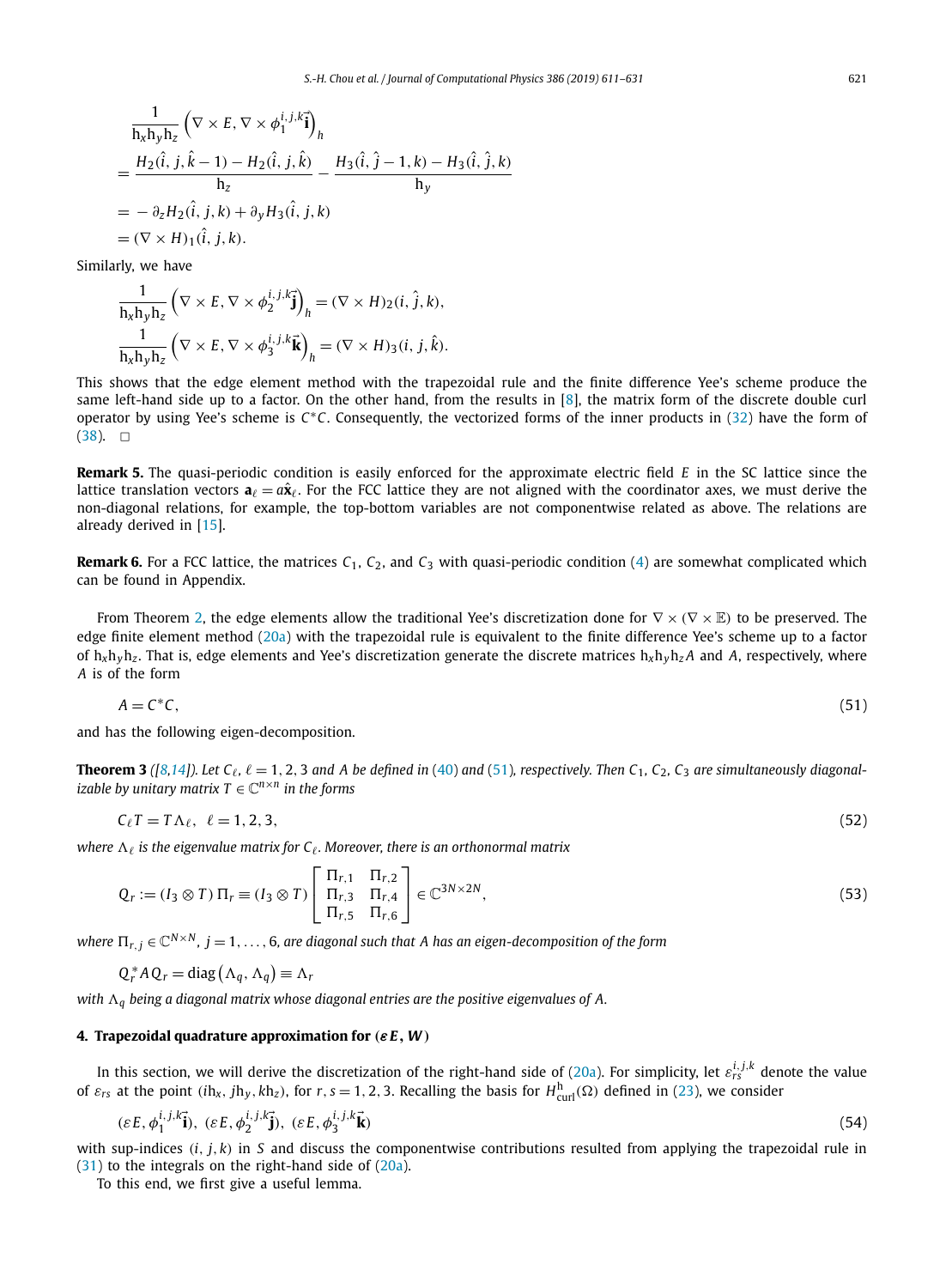<span id="page-11-0"></span>**Lemma 1.** Let  $f : \mathbb{R} \to \mathbb{C}$  be a piecewise constant function defined on  $[x_0, x_{n_1}]$  satisfying the periodic boundary condition  $f(x_0) =$ *f*  $(x_{n_1})$ *. Then, for given r, i* = 0*,* 1*,..., n*<sub>1</sub> − 1*, we have trapezoidal approximations* 

$$
(fc_{\hat{r}}, c_{\hat{i}})_{h} = \frac{h_{x}}{2} \left( \delta_{r,i-1} f(x_{i}) + \delta_{ri} (f(x_{i}) + f(x_{i+1})) + \delta_{r,i+1} f(x_{i+1}) \right),
$$
\n(55a)

$$
(fl_r, l_i)_h = h_x \delta_{ri} f(x_i), \tag{55b}
$$

$$
(fc_{\hat{r}}, l_i)_h = \frac{h_x}{2} \begin{cases} (\delta_{r,i-1} + \delta_{ri}) f(x_i), & \text{if } i \neq 0, \\ (\delta_{r0} + e^{-i2\pi k \cdot a_1} \delta_{r,n_1-1}) f(x_0), & \text{if } i = 0, \end{cases}
$$
(55c)

$$
(fl_r, c_{\hat{i}})_h = \frac{h_x}{2} \begin{cases} \delta_{ri} f(x_i) + \delta_{r,i+1} f(x_{i+1}), & \text{if } i \neq n_1 - 1, \\ e^{i2\pi k \cdot a_1} \delta_{r0} f(x_0) + \delta_{r,n_1 - 1} f(x_{n_1 - 1}), & \text{if } i = n_1 - 1. \end{cases} \tag{55d}
$$

*Similar relations hold for the y- and z-directions.*

**Proof.** From the definitions of  $c_{\hat{i}}(x)$  in [\(21\)](#page-5-0) and  $l_i(x)$  in [\(22\)](#page-5-0), it holds that

$$
(fc_{\hat{r}}, c_{\hat{i}}) = \int_{x_0}^{x_{n_1}} f(x)c_{\hat{r}}(x)\overline{c_{\hat{i}}(x)}dx = \int_{x_i}^{x_{i+1}} f(x)c_{\hat{r}}(x)dx,
$$
  

$$
(fl_r, l_i) = \int_{x_0}^{x_{n_1}} f(x)l_r(x)\overline{l_i(x)}dx = \int_{x_{i-1}}^{x_{i+1}} f(x)l_r(x)\overline{l_i(x)}dx,
$$
  

$$
(fc_{\hat{r}}, l_i) = \int_{x_0}^{x_{n_1}} f(x)c_{\hat{r}}(x)\overline{l_i(x)}dx = \int_{x_r}^{x_{r+1}} f(x)\overline{l_i(x)}dx,
$$
  

$$
(fl_r, c_{\hat{i}}) = \int_{x_0}^{x_{n_1}} f(x)l_r(x)\overline{c_{\hat{i}}(x)}dx = \int_{x_i}^{x_{i+1}} f(x)l_r(x)dx.
$$

Then, using the trapezoidal rule in [\(31\)](#page-7-0) directly, we obtain

$$
(fc_{\hat{r}}, c_{\hat{i}})_h = \frac{h_x}{2} ((fc_{\hat{r}})(x_i) + (fc_{\hat{r}})(x_{i+1}))
$$
  
=  $\frac{h_x}{2} (\delta_{r,i-1} f(x_i) + \delta_{ri} (f(x_i) + f(x_{i+1})) + \delta_{r,i+1} f(x_{i+1})),$   

$$
(fl_r, l_i)_h = h_x \frac{(fl_r\bar{l}_i)(x_{i-1}) + 2(fl_r\bar{l}_i)(x_i) + (fl_r\bar{l}_i)(x_{i+1})}{2} = h_x \delta_{ri} f(x_i),
$$

and

$$
(fc_{\hat{r}}, l_i)_h = h_x \frac{(f\overline{l_i})(x_r) + (f\overline{l_i})(x_{r+1})}{2}
$$
  
\n
$$
= \begin{cases} h_x \frac{(\delta_{ri} + \delta_{r,i-1})f(x_i)}{\delta_{r0} + e^{-i2\pi k a_1} \delta_{r,n_1-1} f(x_0)}, & \text{if } i \neq 0, \\ h_x \frac{(\delta_{r0} + e^{-i2\pi k a_1} \delta_{r,n_1-1})f(x_0)}{2}, & \text{if } i = 0, \end{cases}
$$
  
\n
$$
(fl_r, c_{\hat{i}})_h = h_x \frac{(fl_r)(x_i) + (fl_r)(x_{i+1})}{2}, \text{if } i \neq n_1 - 1, \\ h_x \frac{(e^{i2\pi k a_1} \delta_{r0} f(x_0) + \delta_{r,n_1-1} f(x_{n_1-1}))}{2}, \text{if } i = n_1 - 1. \square
$$

# *4.1. Trapezoidal approximation for diagonal entries*

The diagonal entries of inner products in [\(54\)](#page-10-0) are considered as

$$
(\varepsilon_{mm}E_m, \phi_m^{i,j,k}), \quad \text{for } m = 1, 2, 3. \tag{56}
$$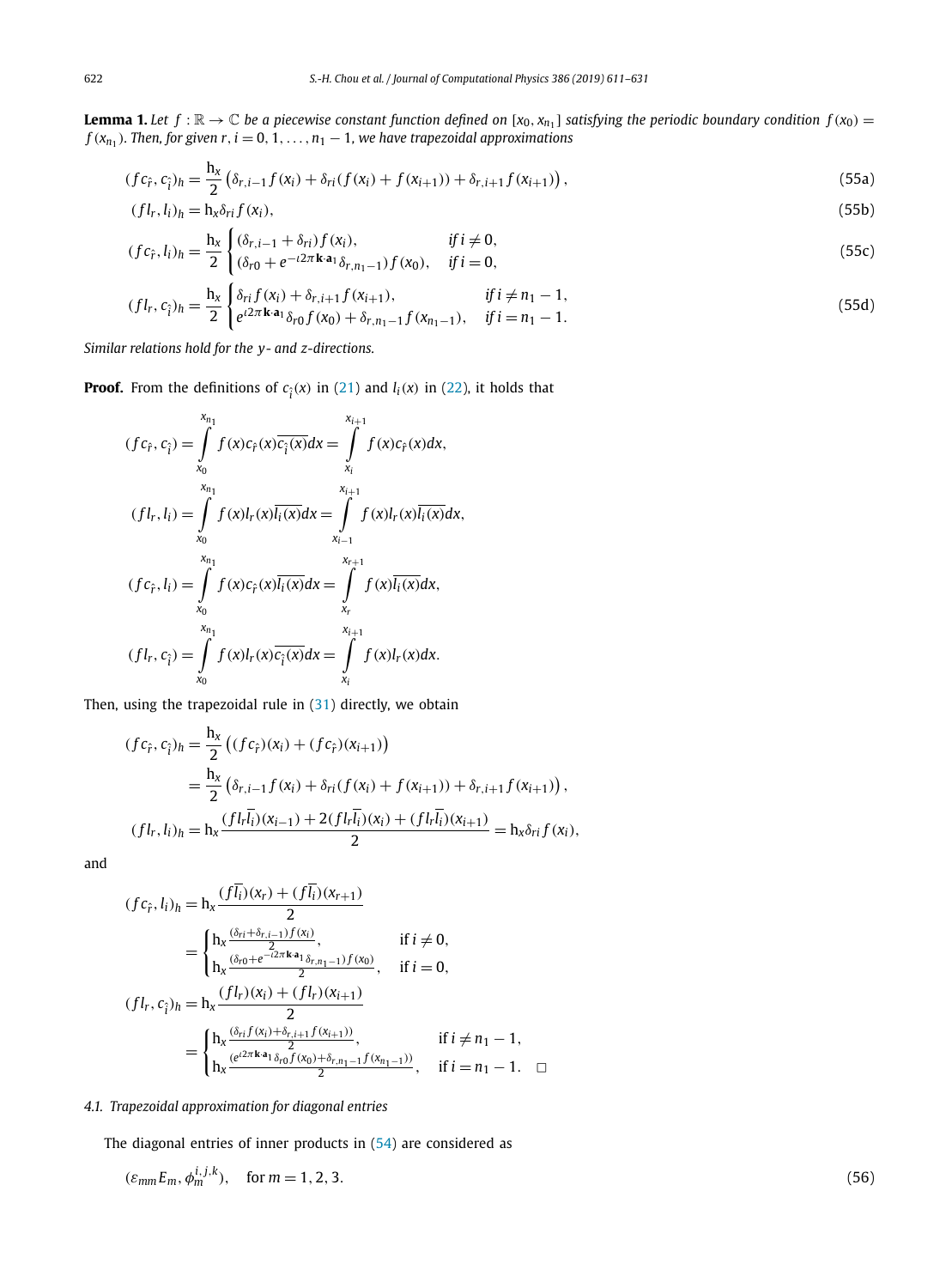<span id="page-12-0"></span>From [\(55a\)](#page-11-0)-[\(55b\)](#page-11-0) in Lemma [1,](#page-11-0) we have

$$
\begin{aligned} &\left(\varepsilon_{11}\phi_1^{r,s,t},\phi_1^{i,j,k}\right)_h\\=&\text{h}_{\mathbf{x}}\text{h}_{\mathbf{y}}\text{h}_{\mathbf{z}}\delta_{5j}\delta_{tk}\frac{\delta_{r,i-1}\varepsilon_{11}^{i,j,k}+\delta_{ri}(\varepsilon_{11}^{i,j,k}+\varepsilon_{11}^{i+1,j,k})+\delta_{r,i+1}\varepsilon_{11}^{i+1,j,k}}{2},\end{aligned} \tag{57a}
$$

$$
\begin{aligned} &\left(\varepsilon_{22}\phi_2^{r,s,t},\phi_2^{i,j,k}\right)_h\\=&\text{h}_{x}\text{h}_{y}\text{h}_{z}\delta_{ri}\delta_{tk}\frac{\delta_{s,j-1}\varepsilon_{22}^{i,j,k}+\delta_{sj}(\varepsilon_{22}^{i,j,k}+\varepsilon_{22}^{i,j+1,k})+\delta_{s,j+1}\varepsilon_{22}^{i,j+1,k}}{2},\end{aligned} \tag{57b}
$$

$$
(\varepsilon_{33}\phi_3^{r,s,t}, \phi_3^{i,j,k})_h
$$

$$
=h_xh_yh_z\delta_{ri}\delta_{sj}\frac{\delta_{t,k-1}\varepsilon_{33}^{i,j,k} + \delta_{tk}(\varepsilon_{33}^{i,j,k} + \varepsilon_{33}^{i,j,k+1}) + \delta_{t,k+1}\varepsilon_{33}^{i,j,k+1}}{2}.
$$
\n(57c)

Then, by evaluating the Kronecker delta in (57) carefully, the inner products in [\(56\)](#page-11-0) have matrix representations as

$$
\begin{split} &\text{vec}\{(\varepsilon_{mm}E_m,\phi_m^{i,j,k})_h\}_{(i,j,k)\in S} \\ &= \frac{\mathbf{h}_x \mathbf{h}_y \mathbf{h}_z}{2} \left(D_{\varepsilon_{mm}} (\mathbf{h}_\alpha C_m + 2I)^* + D_{\varepsilon'_{mm}} (\mathbf{h}_\alpha C_m + 2I)\right) \mathbf{e}_m. \end{split} \tag{58}
$$

Here  $\alpha$  can be subscripts x, y, z of the grid spacings h<sub>x</sub>, h<sub>y</sub> and h<sub>z</sub>, respectively, corresponding to  $m = 1, 2, 3$  and  $D_{\varepsilon_{mn}}$ ,  $D_{\varepsilon'_{mn}}$ are diagonal matrices, in general, given by

$$
D_{\varepsilon_{mn}} = \text{diag}\{\varepsilon_{mn}(x_i, y_j, z_k)\}_{(i,j,k)\in S},\tag{59a}
$$

$$
D_{\varepsilon'_{1n}} = \text{diag}\{\varepsilon_{1n}(x_{i+1}, y_j, z_k)\}_{(i,j,k)\in S},\tag{59b}
$$

$$
D_{\varepsilon'_{2n}} = \text{diag}\{\varepsilon_{2n}(x_i, y_{j+1}, z_k)\}_{(i,j,k)\in S},\tag{59c}
$$

$$
D_{\varepsilon'_{3n}} = \text{diag}\{\varepsilon_{3n}(x_i, y_j, z_{k+1})\}_{(i,j,k) \in S},\tag{59d}
$$

for  $m, n = 1, 2, 3$ . Here diag $\{F\} := \text{diag}(\text{vec}\{F\})$  for any  $F \in \mathbb{C}^{n_1 \times n_2 \times n_3}$ .

# *4.2. Trapezoidal approximation for off-diagonal entries*

The off-diagonal entries of inner products in [\(54\)](#page-10-0) are considered as

$$
(\varepsilon_{mn}E_n, \phi_m^{i,j,k}), \quad \text{for } m, n = 1, 2, 3, m \neq n.
$$

From  $(55c)-(55d)$  $(55c)-(55d)$  $(55c)-(55d)$  in Lemma [1,](#page-11-0) we have

$$
(\varepsilon_{12}\phi_{2}^{r,s,t}, \phi_{1}^{i,j,k})_{h} = \qquad \qquad \text{if } j \neq 0, \ i \neq n_{1} - 1,
$$
\n
$$
\frac{\mathbf{h}_{x}\mathbf{h}_{y}\mathbf{h}_{z}}{4} \begin{cases} \delta_{tk}(\delta_{s,j-1} + \delta_{sj})(\delta_{ri}\varepsilon_{12}^{i,j,k} + \delta_{r,i+1}\varepsilon_{12}^{i+1,j,k}), & \text{if } j \neq 0, \ i \neq n_{1} - 1, \\ \delta_{tk}(\delta_{s0} + e^{-i2\pi \mathbf{k} \cdot \mathbf{a}_{2}} \delta_{s,n_{2}-1})(\delta_{ri}\varepsilon_{12}^{i,0,k} + \delta_{r,i+1}\varepsilon_{12}^{i+1,0,k}), & \text{if } j = 0, \ i \neq n_{1} - 1, \\ \delta_{tk}(\delta_{s,j-1} + \delta_{sj})(e^{i2\pi \mathbf{k} \cdot \mathbf{a}_{1}} \delta_{r0}\varepsilon_{12}^{0,j,k} + \delta_{r,n_{1}-1}\varepsilon_{12}^{n_{1}-1,j,k}), & \text{if } j \neq 0, \ i = n_{1} - 1, \end{cases} \tag{60}
$$

$$
\begin{cases}\n\delta_{tk}(\delta_{s0} + e^{-t2\pi \mathbf{k} \cdot \mathbf{a}_2} \delta_{s,n_2-1})(e^{t2\pi \mathbf{k} \cdot \mathbf{a}_1} \delta_{r0} \varepsilon_{12}^{0,0,k} + \delta_{r,n_1-1} \varepsilon_{12}^{n_1-1,0,k}), & \text{if } j = 0, i = n_1 - 1, \\
\delta_{tk}(\delta_{s0} + e^{-t2\pi \mathbf{k} \cdot \mathbf{a}_2} \delta_{s,n_2-1})(e^{t2\pi \mathbf{k} \cdot \mathbf{a}_1} \delta_{r0} \varepsilon_{12}^{0,0,k} + \delta_{r,n_1-1} \varepsilon_{12}^{n_1-1,0,k}), & \text{if } j = 0, i = n_1 - 1,\n\end{cases}
$$

and

$$
(\varepsilon_{21}\phi_{1}^{r,s,t}, \phi_{2}^{i,j,k})_{h} = \qquad \text{if } i \neq 0, \ j \neq n_{2} - 1,
$$
  
\n
$$
\frac{\mathbf{h}_{x}\mathbf{h}_{y}\mathbf{h}_{z}}{4} \begin{cases} \delta_{tk}(\delta_{r,i-1} + \delta_{ri})(\delta_{sj}\varepsilon_{21}^{i,j,k} + \delta_{s,j+1}\varepsilon_{21}^{i,j+1,k}), & \text{if } i \neq 0, \ j \neq n_{2} - 1, \\ \delta_{tk}(\delta_{r0} + e^{-i2\pi \mathbf{k} \cdot \mathbf{a}_{1}} \delta_{r,n_{1}-1})(\delta_{sj}\varepsilon_{21}^{0,j,k} + \delta_{s,j+1}\varepsilon_{21}^{0,j+1,k}), & \text{if } i = 0, \ j \neq n_{2} - 1, \\ \delta_{tk}(\delta_{r,i-1} + \delta_{ri})(e^{i2\pi \mathbf{k} \cdot \mathbf{a}_{2}} \delta_{s0}\varepsilon_{21}^{i,0,k} + \delta_{s,n_{2} - 1}\varepsilon_{21}^{i,n_{2} - 1,k}), & \text{if } i \neq 0, \ j = n_{2} - 1, \\ \delta_{tk}(\delta_{r0} + e^{-i2\pi \mathbf{k} \cdot \mathbf{a}_{1}} \delta_{r,n_{1}-1})(e^{i2\pi \mathbf{k} \cdot \mathbf{a}_{2}} \delta_{s0}\varepsilon_{21}^{0,0,k} + \delta_{s,n_{2} - 1}\varepsilon_{21}^{0,n_{2} - 1,k}), & \text{if } i = 0, \ j = n_{2} - 1. \end{cases} \qquad (61)
$$

Furthermore, these inner products have matrix representations as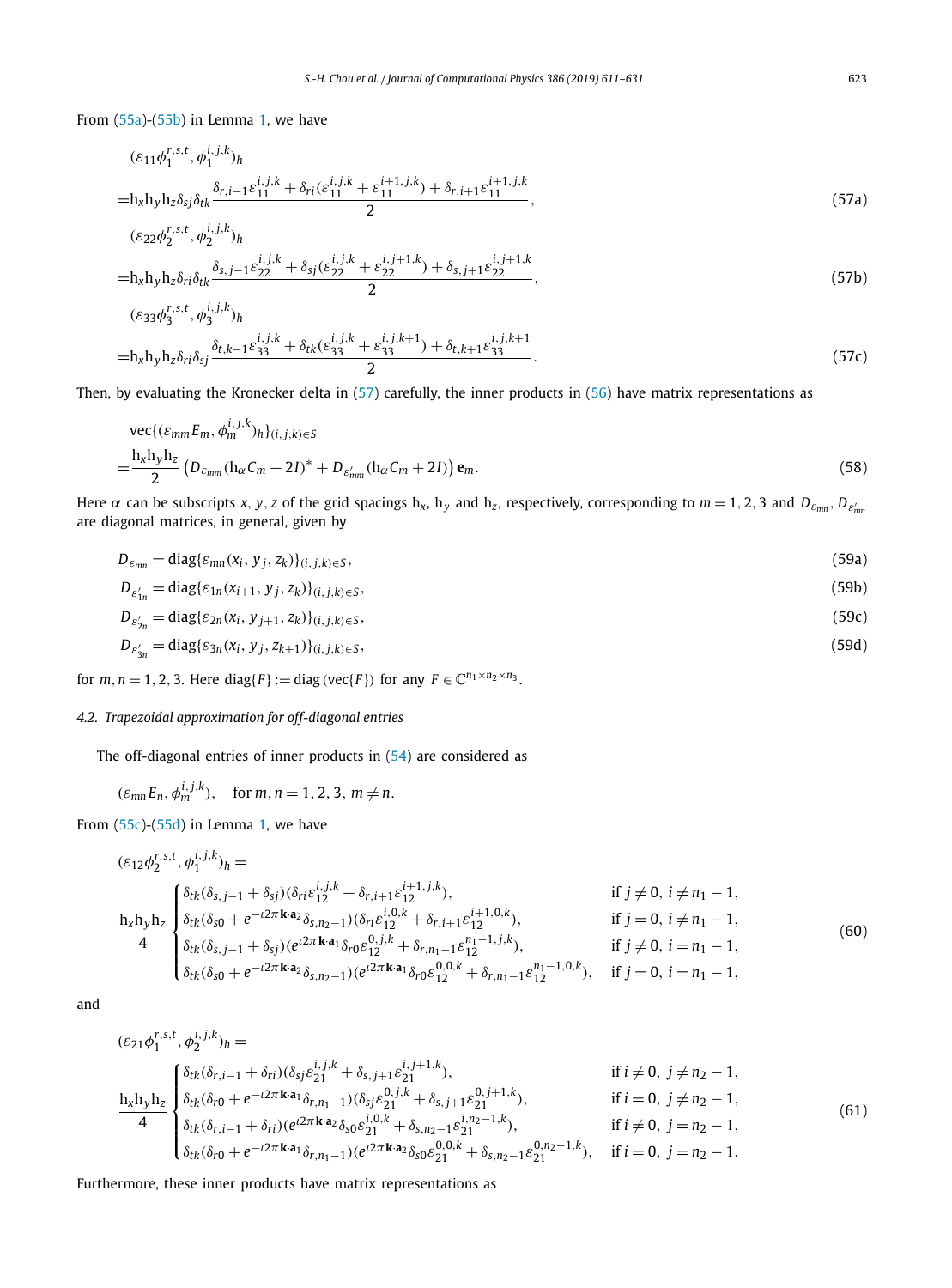<span id="page-13-0"></span>
$$
\text{vec}\{(\varepsilon_{12}E_2,\phi_1^{i,j,k})_h\}_{(i,j,k)\in S} = \frac{\mathbf{h}_x \mathbf{h}_y \mathbf{h}_z}{4} \left[ D_{\varepsilon_{12}} (\mathbf{h}_y C_2 + 2I)^* + D_{\varepsilon'_{12}} (\mathbf{h}_y C_2 + 2I)^* (\mathbf{h}_x C_1 + I) \right] \mathbf{e}_2,
$$
\n
$$
\text{vec}\{(\varepsilon_{21}E_1,\phi_2^{i,j,k})_h\}_{(i,j,k)\in S} = \frac{\mathbf{h}_x \mathbf{h}_y \mathbf{h}_z}{4} \left[ D_{\varepsilon_{21}} (\mathbf{h}_x C_1 + 2I)^* + D_{\varepsilon'_{21}} (\mathbf{h}_x C_1 + 2I)^* (\mathbf{h}_y C_2 + I) \right] \mathbf{e}_1,
$$

where  $D_{\varepsilon_{mn}}$  and  $D_{\varepsilon'_{mn}}$  are defined in [\(59\)](#page-12-0).

By the same process as above, we conclude that

$$
\text{vec}\{(\varepsilon_{mn}E_n, \phi_m^{i,j,k})_h\}_{(i,j,k)\in S} \\
= \frac{\mathbf{h}_x \mathbf{h}_y \mathbf{h}_z}{4} \left[ D_{\varepsilon_{mn}} (\mathbf{h}_\beta C_n + 2I)^* + D_{\varepsilon_{mn}'} (\mathbf{h}_\beta C_n + 2I)^* (\mathbf{h}_\alpha C_m + I) \right] \mathbf{e}_n,
$$
\n(62)

where  $(\alpha, \beta) = (x, y), (y, x), (y, z), (z, y), (z, x), (x, z)$  corresponding to  $(m, n) = (1, 2), (2, 1), (2, 3), (3, 2), (3, 1), (1, 3),$  respectively.

Finally, from  $(58)$  and  $(62)$ , the right-hand side of  $(20a)$  can be discretized as the matrix form

$$
h_x h_y h_z B_{\varepsilon} \mathbf{e} \equiv \frac{h_x h_y h_z}{4} \begin{bmatrix} 2B_{11} & B_{12} & B_{13} \\ B_{21} & 2B_{22} & B_{23} \\ B_{31} & B_{32} & 2B_{33} \end{bmatrix} \begin{bmatrix} \mathbf{e}_1 \\ \mathbf{e}_2 \\ \mathbf{e}_3 \end{bmatrix},
$$
(63)

where

$$
B_{mm} = D_{\varepsilon_{mm}} (\mathbf{h}_{\alpha} C_m + 2I)^* + D_{\varepsilon'_{mm}} (\mathbf{h}_{\alpha} C_m + 2I)
$$
\n(64a)

and

$$
B_{mn} = D_{\varepsilon_{mn}} (\mathbf{h}_{\beta} C_n + 2I)^* + D_{\varepsilon'_{mn}} (\mathbf{h}_{\beta} C_n + 2I)^* (\mathbf{h}_{\alpha} C_m + I)
$$
\n(64b)

in which  $(\alpha, \beta) = (x, y), (y, x), (y, z), (z, y), (z, x), (x, z)$  corresponding to  $(m, n) = (1, 2), (2, 1), (2, 3), (3, 2), (3, 1), (1, 3)$ .

**Remark 7.** In the previous section we showed that the left side of the edge finite element method [\(20a\)](#page-5-0) with the trapezoidal rule is equivalent to finite difference Yee's scheme up to a factor of h*x*h*y*h*<sup>z</sup>* . Notice that all coefficients above have the same factor as well. Consequently, our finite element method can be interpreted as a finite difference method once we combine Yee's scheme with our right-hand side discretization divided by  $h_x h_y h_z$ .

#### **5. Null-space free method and divergence-free condition**

The matrix representation  $B_\varepsilon$  of the discretization in terms of the discrete electric field  $\mathbf{e} = \left[\mathbf{e}_1^\top \ \mathbf{e}_2^\top \ \mathbf{e}_3^\top\right]^\top$  from the right-hand side of [\(20a\)](#page-5-0) can be written as in (63). Now, we give a lemma for the matrix factorizations of *Dε mn* and *Bmn* in  $(59b)-(59d)$  $(59b)-(59d)$  $(59b)-(59d)$  and  $(64)$ , respectively.

**Lemma 2.** *The matrices in* [\(59b\)](#page-12-0)*-*[\(59d\)](#page-12-0) *can be written as*

$$
D_{\varepsilon'_{1n}} = (h_x C_1 + I) D_{\varepsilon_{1n}} (h_x C_1 + I)^*,
$$
\n(65a)

$$
D_{\varepsilon'_{2n}} = (h_y C_2 + I) D_{\varepsilon_{2n}} (h_y C_2 + I)^*,\tag{65b}
$$

$$
D_{\varepsilon'_{3n}} = (h_z C_3 + I) D_{\varepsilon_{3n}} (h_z C_3 + I)^*,\tag{65c}
$$

*and,* for the matrices  $B_{mn}$  in (64),  $m, n = 1, 2, 3$ , we have

$$
B_{mn} = (h_{\alpha}C_m + 2I)D_{\varepsilon_{mn}}(h_{\beta}C_n + 2I)^*.
$$
\n(66)

Here  $\alpha$  and  $\beta$  can be subscripts x, y, z of the grid spacings h<sub>x</sub>, h<sub>y</sub> and h<sub>z</sub>, respectively, corresponding to m, n = 1, 2, 3.

**Proof.** First, we show that (65a) holds and the similar process can be applied for (65b) and (65c). From the Kronecker product and the periodicity of *ε*1*n*, it apparently holds that

diag(
$$
\varepsilon_{1n}
$$
(1:n<sub>1</sub>, j, k)) = ( $K_{n_1, \mathbf{a}_1}$  + I)diag( $\varepsilon_{1n}$ (0:n<sub>1</sub> - 1, j, k))( $K_{n_1, \mathbf{a}_1}$  + I)<sup>\*</sup>

for  $j = 0, ..., n_2 - 1, k = 0, ..., n_3 - 1$ , where  $K_{n_1, a_1}$  is defined in [\(37\)](#page-7-0).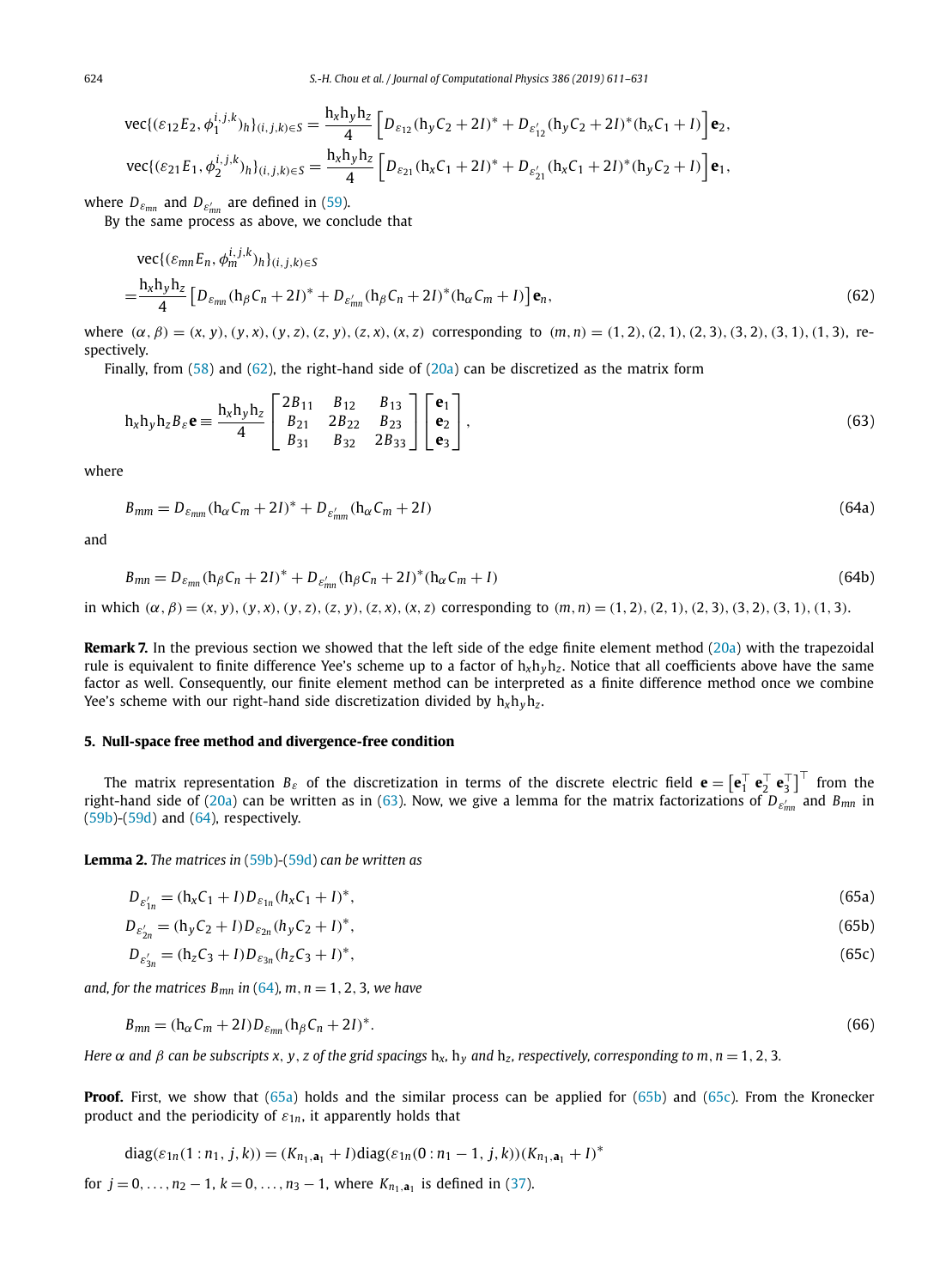<span id="page-14-0"></span>Next, for  $(66)$ , by plugging  $(65a)-(65c)$  $(65a)-(65c)$  $(65a)-(65c)$  into  $(64a)$  and  $(64b)$ , respectively, we get

$$
B_{mm} = D_{\varepsilon_{mm}} (h_{\alpha}C_m + 2I)^* + D_{\varepsilon'_{mm}} (h_{\alpha}C_m + 2I)
$$
  
=  $D_{\varepsilon_{mm}} (h_{\alpha}C_m + 2I)^* + (h_{\alpha}C_m + I)D_{\varepsilon_{mm}} (h_{\alpha}C_m + I)^*(h_{\alpha}C_m + 2I)$   
=  $D_{\varepsilon_{mm}} (h_{\alpha}C_m + 2I)^* + (h_{\alpha}C_m + I)D_{\varepsilon_{mm}} (h_{\alpha}C_m + 2I)^*$   
=  $(h_{\alpha}C_m + 2I)D_{\varepsilon_{mm}} (h_{\alpha}C_m + 2I)^*$ 

and

$$
B_{mn} = D_{\varepsilon_{mn}} (h_{\beta} C_n + 2I)^* + D_{\varepsilon'_{mn}} (h_{\beta} C_n + 2I)^* (h_{\alpha} C_m + I)
$$
  
= 
$$
[D_{\varepsilon_{mn}} + (h_{\alpha} C_m + I)D_{\varepsilon_{mn}} (h_{\alpha} C_m + I)^* (h_{\alpha} C_m + I)] (h_{\beta} C_n + 2I)^*
$$
  
= 
$$
(h_{\alpha} C_m + 2I)D_{\varepsilon_{mn}} (h_{\beta} C_n + 2I)^*,
$$

for  $m \neq n$ .  $\Box$ 

The HPD property of *Bε* can be shown immediately by using Lemma [2.](#page-13-0)

**Theorem 4.** The matrix  $B_{\varepsilon}$  in [\(63\)](#page-13-0) is HPD, if the tensor field  $\varepsilon$  in [\(17\)](#page-4-0) is also HPD. In fact,  $B_{\varepsilon}$  can be written as the matrix representation

$$
B_{\varepsilon} = \frac{1}{4} P D_{\varepsilon} P^* \tag{67}
$$

*where*

$$
P = \begin{bmatrix} h_x C_1 + 2I & h_y C_2 + 2I & h_z C_3 + 2I \end{bmatrix}, D_{\varepsilon} = \begin{bmatrix} 2D_{\varepsilon_{11}} & D_{\varepsilon_{12}} & D_{\varepsilon_{13}} \\ D_{\varepsilon_{21}} & 2D_{\varepsilon_{22}} & D_{\varepsilon_{23}} \\ D_{\varepsilon_{31}} & D_{\varepsilon_{32}} & 2D_{\varepsilon_{33}} \end{bmatrix}.
$$
 (68)

**Proof.** The matrix factorization in (67) can be derived from [\(66\)](#page-13-0). If *ε* is HPD, then *Dε* in (68) is also HPD and therefore, *Bε* is HPD.  $\square$ 

In the original finite difference Yee's scheme, there is no need to compute  $E_f$ ,  $\ell = 1, 2, 3$ , on the edges orthogonal to *x*-, *y*-, *z*-axis, respectively. That is fine if  $\varepsilon$  is a scalar field, but when  $\varepsilon$  is a matrix, the  $E_{\ell}$  will also appear on the edges orthogonal to the  $\hat{\mathbf{x}}_\ell$  direction via the product  $\varepsilon E$  and a naive extension of the finite difference Yee's scheme using the averages will give rise to a nonsymmetric *Bε* in [\(30\)](#page-7-0). Thus, it is possible for such a scheme to produce complex eigenvalues instead of just the (correct) real eigenvalues, which is incorrect if *ε* is positive definite.

So in the context of a finite difference scheme, the right side of Galerkin finite element formulation [\(20a\)](#page-5-0) actually provides the right weights. This gives our method a more natural interpretation as a modified finite difference Yee's scheme, which seems to be more intuitive for people working in the field of computational electromagnetics. Furthermore, the special factorization (67) of the HPD matrix *Bε* results in minimal effort in inverting *Bε* while still keeping the correct physics intact (real frequencies).

#### *5.1. The null-space free method*

From [\(51\)](#page-10-0) and Theorem 4, we have that all eigenvalues of the resulting GEP [\(30\)](#page-7-0) are real if the tensor field *ε* is Hermitian. Moreover, these eigenvalues are non-negative if *ε* is HPD. By Theorem [3,](#page-10-0) the GEP [\(30\)](#page-7-0) can be transformed to a null-space free standard eigenvalue problem (NFSEP)

$$
\left(\Lambda_r^{\frac{1}{2}} Q_r^* B_{\varepsilon}^{-1} Q_r \Lambda_r^{\frac{1}{2}}\right) \mathbf{y} = \lambda \mathbf{y}.
$$
\n(69)

Both of the GEP and the corresponding NFSEP have the same positive eigenvalues, while the zero eigenvalues of the GEP are deflated [\[14,16\]](#page-19-0). Because  $\Lambda_r^{\frac12}Q_r^*B_e^{-1}Q_r\Lambda_r^{\frac12}$  is Hermitian, we can use the invert Lanczos method to find some smallest target eigenvalues of (69). In each iteration of the invert Lanczos method, we need to solve the linear system

 $\left( \Lambda_r^{1/2} Q_r^* B_{\varepsilon}^{-1} Q_r \Lambda_r^{1/2} \right) z = d$ 

or equivalently

$$
\left(Q_r^* B_{\varepsilon}^{-1} Q_r\right) \tilde{\mathbf{z}} = \Lambda_r^{-1/2} \mathbf{d}, \quad \mathbf{z} = \Lambda_r^{-1/2} \tilde{\mathbf{z}} \tag{70}
$$

for a given vector **d**.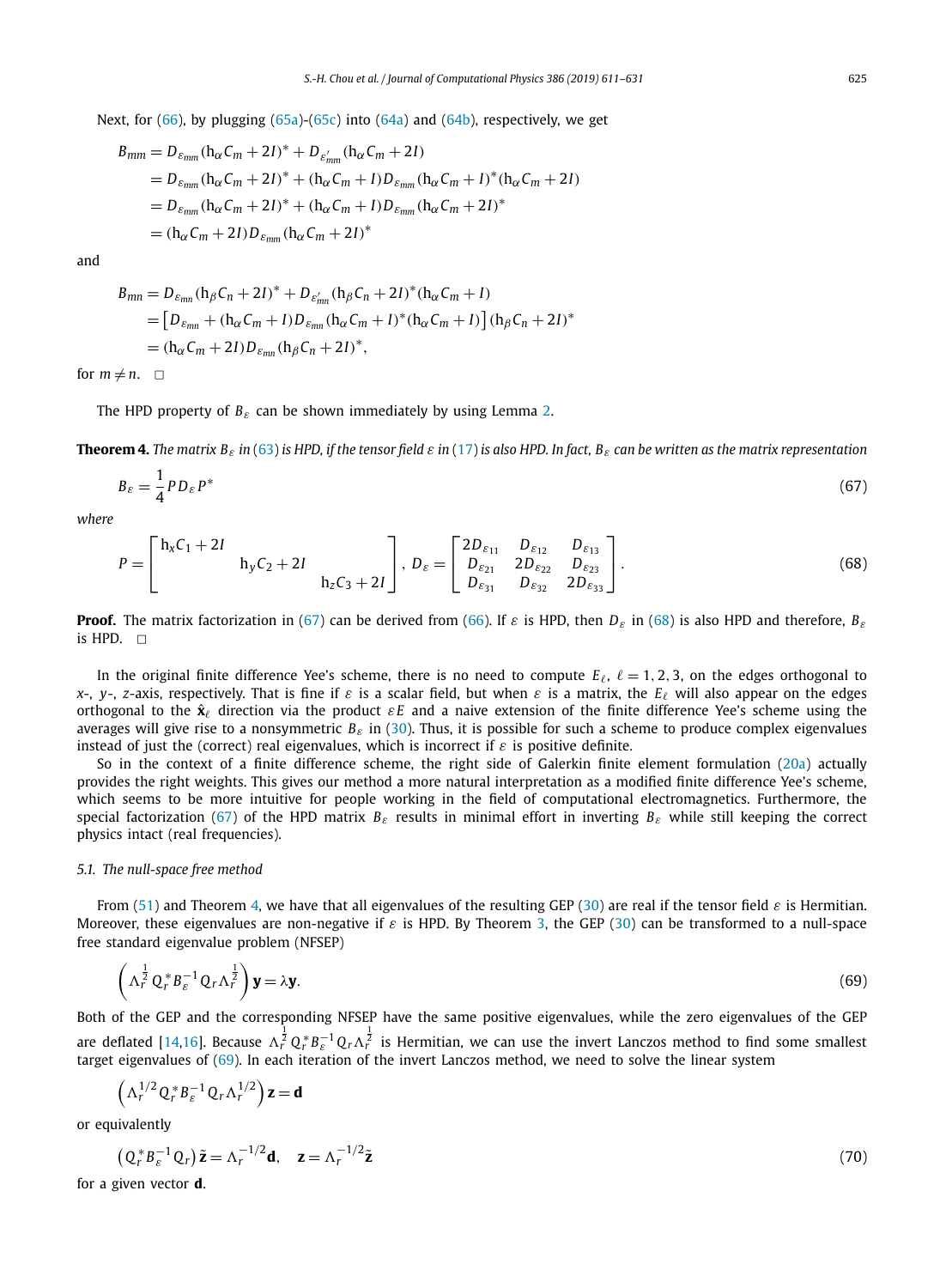<span id="page-15-0"></span>Plugging the results in [\(52\)](#page-10-0) into [\(68\)](#page-14-0), the matrix *P* can be factored as

$$
P = (I_3 \otimes T) \begin{bmatrix} h_x \Lambda_1 + 2I \\ h_y \Lambda_2 + 2I \\ h_z \Lambda_3 + 2I \end{bmatrix} (I_3 \otimes T)^*
$$
  

$$
\equiv (I_3 \otimes T)D_{\Lambda} (I_3 \otimes T)^*,
$$

which implies that

$$
B_{\varepsilon} = \frac{1}{4} (I_3 \otimes T) D_{\Lambda} (I_3 \otimes T)^* D_{\varepsilon} (I_3 \otimes T) D_{\Lambda}^* (I_3 \otimes T)^*.
$$

From  $(53)$ , we have

$$
Q_r^* B_{\varepsilon}^{-1} Q_r = 4 \Pi_r^* D_{\Lambda}^{-*} (I_3 \otimes T^*) D_{\varepsilon}^{-1} (I_3 \otimes T) D_{\Lambda}^{-1} \Pi_r.
$$
\n(71)

Since  $D_{\varepsilon}$  in [\(68\)](#page-14-0) is a 3 × 3 block diagonal matrix after a suitable permutation, the most computationally expensive part of solving the linear system with coefficient matrix (71) is the computation of the matrix-vector multiplications *T* **q** and *T* <sup>∗</sup>**p**. Remarkably, these two multiplications can be efficiently computed by the developed FFT-based methods in  $[8,14]$  without explicitly forming the matrix *T* .

### *5.2. Divergence free condition*

We now show the discrete divergence free condition [\(20b\)](#page-5-0) holds, i.e.,

$$
(\varepsilon E, \nabla \phi^{i,j,k})_h = 0, \quad \forall (i, j, k) \in S,
$$
\n
$$
(72)
$$

where  $\phi^{i,j,k} \in H_{\text{grad}}^{\text{h}}(\Omega)$  is defined in [\(25\)](#page-6-0). By [\(35\)](#page-7-0)-[\(36\)](#page-7-0), we have

$$
\partial_x \phi^{i,j,k} = \begin{cases} h_x^{-1}(\phi_1^{i-1,j,k} - \phi_1^{i,j,k}), & \text{if } i \neq 0, \\ h_x^{-1}(e^{i2\pi \mathbf{k} \cdot \mathbf{a}_1} \phi_1^{n_1-1,j,k} - \phi_1^{0,j,k}), & \text{if } i = 0, \end{cases}
$$
(73a)

$$
\partial_y \phi^{i,j,k} = \begin{cases} h_y^{-1}(\phi_2^{i,j-1,k} - \phi_2^{i,j,k}), & \text{if } j \neq 0, \\ h_y^{-1}(e^{i2\pi \mathbf{k} \cdot \mathbf{a}_2} \phi_2^{i,n_2-1,k} - \phi_2^{i,0,k}), & \text{if } j = 0, \end{cases}
$$
(73b)

$$
\partial_z \phi^{i,j,k} = \begin{cases} h_z^{-1} (\phi_3^{i,j,k-1} - \phi_3^{i,j,k}), & \text{if } k \neq 0, \\ h_z^{-1} (e^{i2\pi \mathbf{k} \cdot \mathbf{a}_3} \phi_3^{i,j,n_3-1} - \phi_3^{i,j,0}), & \text{if } k = 0, \end{cases}
$$
(73c)

and hence

$$
\nabla \left( H_{\text{grad}}^{\text{h}}(\Omega) \right) \subset H_{\text{curl}}^{\text{h}}(\Omega). \tag{74}
$$

This together with [\(20a\)](#page-5-0) shows that [\(20b\)](#page-5-0) holds, when  $\lambda \neq 0$ . Alternatively, substituting (73) into (72) and using  $(\varepsilon E, \phi_1^{i,j,k} \vec{i})_h$ ,  $(\varepsilon E, \phi_2^{i,j,k} \vec{j})_h$  and  $(\varepsilon E, \phi_3^{i,j,k} \vec{k})_h$  in Section [4,](#page-10-0) we see that Eq. (72) holds if and only if

$$
N_c^* B_{\varepsilon} \mathbf{e} \equiv \begin{bmatrix} C_1^* & C_2^* & C_3^* \end{bmatrix} B_{\varepsilon} \mathbf{e} = 0. \tag{75}
$$

**Theorem 5.** *Let (λ,* **y***) be an eigenpair of NFSEP* [\(69\)](#page-14-0) *and define*

$$
\mathbf{e} = B_{\varepsilon}^{-1} Q_r \Lambda_r^{1/2} \mathbf{y}.
$$

Then  $(\lambda, e)$  is an eigenpair of GEP [\(30\)](#page-7-0) and e automatically satisfies the divergence free condition (75).

**Proof.** As shown in [\[14\]](#page-19-0) and Theorem [3,](#page-10-0) the columns of *Nc* and *Qr*, respectively, span the invariant subspaces of the Hermitian matrix *A* corresponding to zero and nonzero eigenvalues. This implies that if *Bε***e** ∈ span{*Qr*}, then (75) is automatically satisfied. Moreover, from the result in [\[14\]](#page-19-0), the columns of  $B_{\xi}^{-1}Q_r$  spans the invariant subspace of the GEP [\(30\)](#page-7-0) corresponding to nonzero eigenvalues. The invariant subspace span $\{B_{\varepsilon}^{-1}Q_r\}$  is then applied to reduce GEP [\(30\)](#page-7-0) into NFSEP [\(69\)](#page-14-0) with  $\mathbf{e} = B_{\varepsilon}^{-1} Q_r \Lambda_r^{1/2} \mathbf{y}$ . This means that such eigenvector **e** automatically satisfies the divergence free condition (75).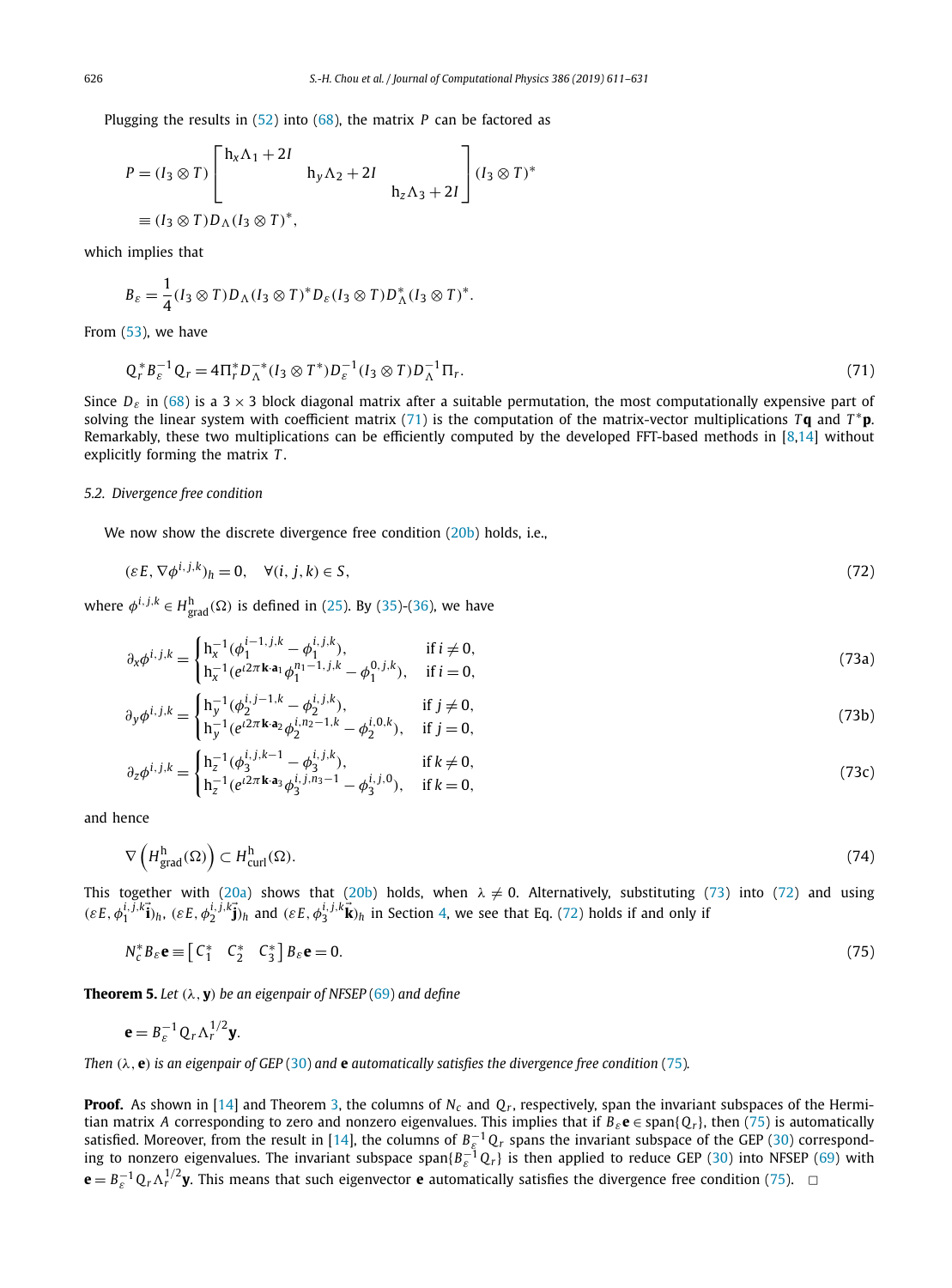<span id="page-16-0"></span>

**Fig. 1.** Schema of 3D anisotropic medium with SC and FCC lattices within a single primitive cell.

#### **6. Numerical experiments**

To study the convergence behavior of the eigensolvers in terms of iteration numbers, we consider the SC and FCC lattices described in [\[8,14\]](#page-19-0).

For the SC lattice, we consider a lattice consisting of spheres with radius *r* and circular cylinders with radius *s*, as shown in Fig. 1(a). In particular, we assume the lattice constant  $a = 1$ ,  $r/a = 0.345$ , and  $s/a = 0.11$ . The perimeter of the irreducible Brillouin zone for the SC lattice is formed by the corners  $G = [0, 0, 0]^{\top}$ ,  $X = \frac{2\pi}{a} \left[\frac{1}{2}, 0, 0\right]^{\top}$ ,  $M = \frac{2\pi}{a} \left[\frac{1}{2}, \frac{1}{2}, 0\right]^{\top}$ and  $R = \frac{2\pi}{a} \left[ \frac{1}{2}, \frac{1}{2}, \frac{1}{2} \right]^\top$ .

For the FCC lattice, we consider a lattice consisting of dielectric spheres with a connecting cylinder as shown in Fig. 1(b). The radius *r* of the spheres is  $r = 0.12a$  and the connecting cylinder has a radius  $s = 0.11a$ . The perimeter of the irreducible Brillouin zone for the lattice is formed by the corners  $X = \frac{2\pi}{a} \Phi[0, 1, 0]^{\top}$ ,  $U = \frac{2\pi}{a} \Phi\left[\frac{1}{4}, 1, \frac{1}{4}\right]^{\top}$ ,  $L = \frac{2\pi}{a} \Phi\left[\frac{1}{2}, \frac{1}{2}, \frac{1}{2}\right]^{\top}$ ,  $G =$  $[0, 0, 0]^{\top}$ ,  $W = \frac{2\pi}{a} \Phi\left[\frac{1}{2}, 1, 0\right]^{\top}$ , and  $K = \frac{2\pi}{a} \Phi\left[\frac{3}{4}, \frac{3}{4}, 0\right]^{\top}$ , where

$$
\Phi = \frac{1}{\sqrt{2}} \begin{bmatrix} 1 & 1 & 0 \\ -\frac{1}{\sqrt{3}} & \frac{1}{\sqrt{3}} & \frac{2}{\sqrt{3}} \\ \frac{2}{\sqrt{6}} & -\frac{2}{\sqrt{6}} & \frac{2}{\sqrt{6}} \end{bmatrix}.
$$

All computations in this section are carried out in MATLAB 2017a, and the MATLAB functions fft and ifft are applied to compute the matrix-vector multiplications  $T^*$ **p** and  $T$ **q**, respectively.

The SC and FCC anisotropic media have the permittivity tensors  $\varepsilon_s(\mathbf{x})$  and  $\varepsilon_f(\mathbf{x})$  [\[27,28\]](#page-19-0), respectively, where  $\varepsilon_s(\mathbf{x})$  and  $\varepsilon_f(\mathbf{x})$  are defined as

$$
\varepsilon_{\mathcal{S}}(\mathbf{x}) = \begin{bmatrix} \varepsilon_{11}(\mathbf{x}) & 0 & -\iota \varepsilon_{13}(\mathbf{x}) \\ 0 & \varepsilon_{22}(\mathbf{x}) & 0 \\ \iota \varepsilon_{13}(\mathbf{x}) & 0 & \varepsilon_{11}(\mathbf{x}) \end{bmatrix}, \quad \varepsilon_{f}(\mathbf{x}) = \Phi \varepsilon_{\mathcal{S}}(\mathbf{x}) \Phi^{\top}
$$
(76)

at position  $\mathbf{x} \in \mathbb{R}^3$ . Here

 $\varepsilon_{11} = \begin{cases} \sqrt{1+|\beta|^2} \varepsilon, & \text{if } \mathbf{x} \text{ in the anisotropic medium,} \\ 1 & \text{otherwise.} \end{cases}$ 1*,* otherwise*,*  $\varepsilon_{22} = \begin{cases} \varepsilon, & \text{if } \mathbf{x} \text{ in the anisotropic medium,} \\ 1 & \text{otherwise.} \end{cases}$ 1*,* otherwise*,*  $\varepsilon_{13} = \begin{cases} |\beta|\varepsilon, & \text{if } \mathbf{x} \text{ in the anisotropic medium,} \\ 1 & \text{otherwise.} \end{cases}$ 1*,* otherwise*,*

with external magnetic field intensity *β*. It is clear that

$$
\det(\varepsilon_{\mathsf{s}}(\mathbf{x})) = \det(\varepsilon_f(\mathbf{x})) = \varepsilon^3
$$

if **x** is in the material. We take  $\varepsilon = 13$  and  $|\beta| = 0.875$  in the following discussion.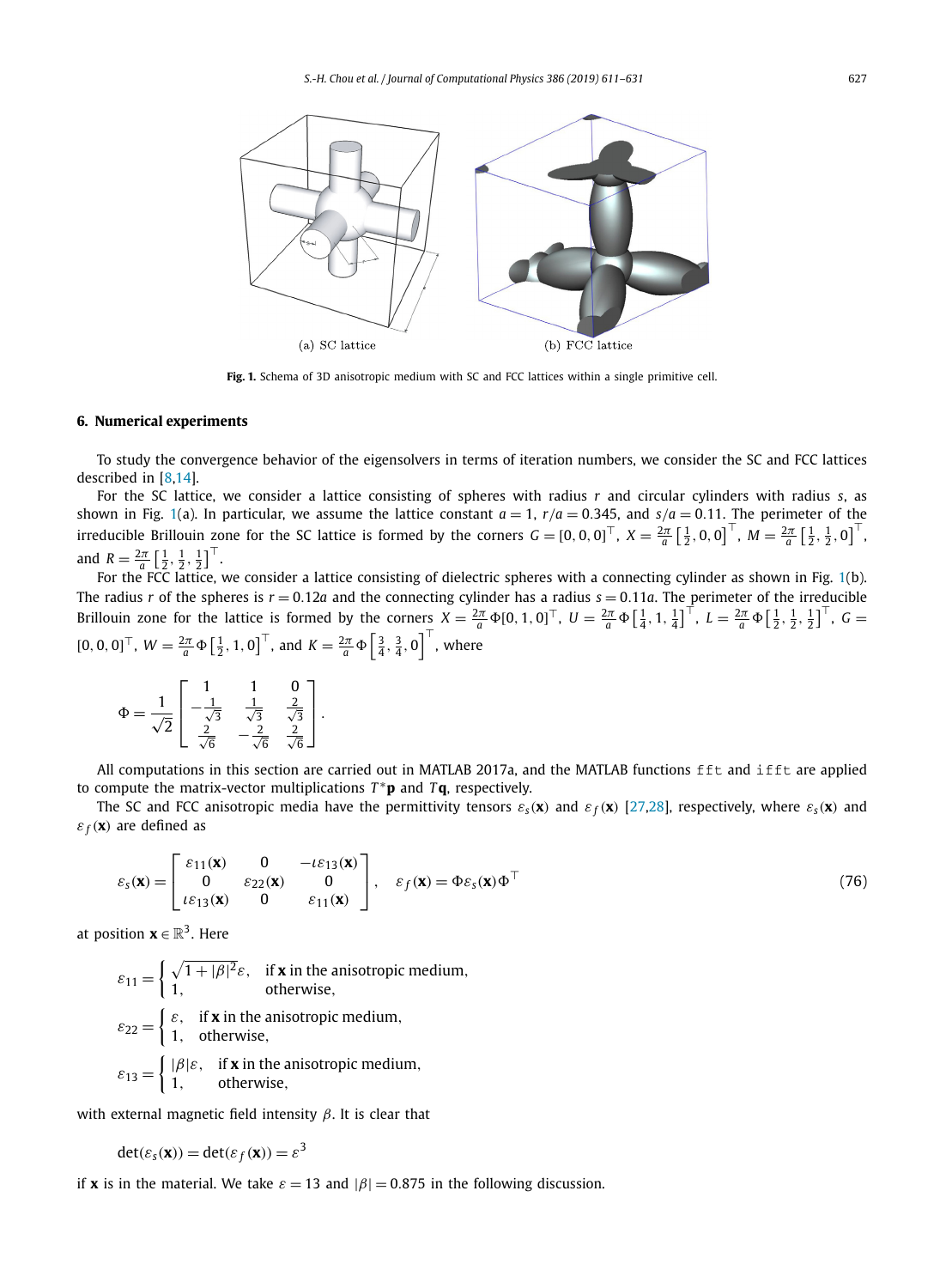

**Fig. 2.** Iteration numbers of the CG method for solving  $Q_r^* B_e^{-1} Q_r \mathbf{z} = \mathbf{d}$  with the external magnetic field intensity  $|\beta| = 0.875$  and the matrix dimension  $3n = 3 \times 120^3 = 5.184,000$ .



**Fig. 3.** The convergence of the smallest target eigenvalues for the NFSEP [\(69\)](#page-14-0) with SC lattice. Various coarse mesh lengths are used. (For interpretation of the colors in the figure(s), the reader is referred to the web version of this article.)

#### *6.1. Performance of solving linear systems*

Based on the above prescribed permittivity tensors  $\varepsilon_s$  and  $\varepsilon_f$  of [\(76\)](#page-16-0), we know that the coefficient matrix  $B_\varepsilon$  in [\(67\)](#page-14-0) is also HPD, and the associated linear system is easily solved. Therefore, we can apply the CG method without preconditioning to solve the linear system  $Q_r^* B_\varepsilon^{-1} Q_r \mathbf{z} = \mathbf{d}$  in each iteration of the eigensolver for NFSEP [\(69\)](#page-14-0). Using a stopping tolerance of 10<sup>−</sup>12, the associated iteration numbers with various wave vectors are shown in Fig. 2. They range in the vicinities of 63 and 69 iterations for the SC and FCC lattices, respectively.

#### *6.2. Convergence and performance of eigensolver*

First, we illustrate convergence of the eigenvalues. Since the coefficient matrix  $\Lambda_r^{\frac{1}{2}}Q_r^*B_{\varepsilon}^{-1}Q_r\Lambda_r^{\frac{1}{2}}$  in [\(69\)](#page-14-0) is HPD, the invert Lanczos method is applied to compute the smallest target eigenvalues of [\(69\)](#page-14-0). For the SC lattice and the wave vector **k** = [0.5, 0.5, 0.06], we set mesh lengths  $h_x = h_y = h_z = h$ . The computed eigenvalues of [\(69\)](#page-14-0) with  $h = 2^{-4}$ , 2<sup>-5</sup>, 2<sup>-6</sup>, 2<sup>-7</sup> and 2−<sup>8</sup> are shown in Fig. 3, which indicates convergence to the right frequency in all cases considered.

Taking  $|\beta| = 0.875$  and  $n_1 = n_2 = n_3 = 120$ , the computed band structures of SC and FCC lattices are demonstrated in Fig. [4.](#page-18-0) For each wave vector **k** in Fig. [4,](#page-18-0) the total iteration numbers it takes for the invert Lanczos method to solve [\(69\)](#page-14-0) for the eight smallest target eigenvalues are shown in Fig. [5.](#page-18-0) Among all cases tested for solving each of the target eigenvalues, the invert Lanczos method takes 45 to 55 iterations (46.7 on average) for the SC lattice, 46 to 60 iterations (53*.*2 on average) for the FCC lattice. These small iteration numbers for such large problems are indeed remarkable.

#### **7. Conclusions**

In this paper, we have shown that our finite element method can be interpreted as a modified finite difference Yee's scheme for the following reasons: (i) For the left-hand side of [\(1\)](#page-0-0), through the discrete inner products with trapezoidal quadratures, we derived the discrete double curl operator *A*, which coincides with the finite difference Yee's scheme *C*∗*C* up to <sup>a</sup> factor <sup>h</sup>*x*h*y*h*<sup>z</sup>* . Therefore, the well-known eigen-decomposition of *<sup>C</sup>*∗*<sup>C</sup>* can be applied. (ii) For the right-hand side of [\(1\)](#page-0-0), we derived an HPD-preserving coefficient matrix  $B_{\varepsilon}$ , i.e., if  $\varepsilon$  is HPD, so is  $B_{\varepsilon}$ . In contrast, the coefficient matrix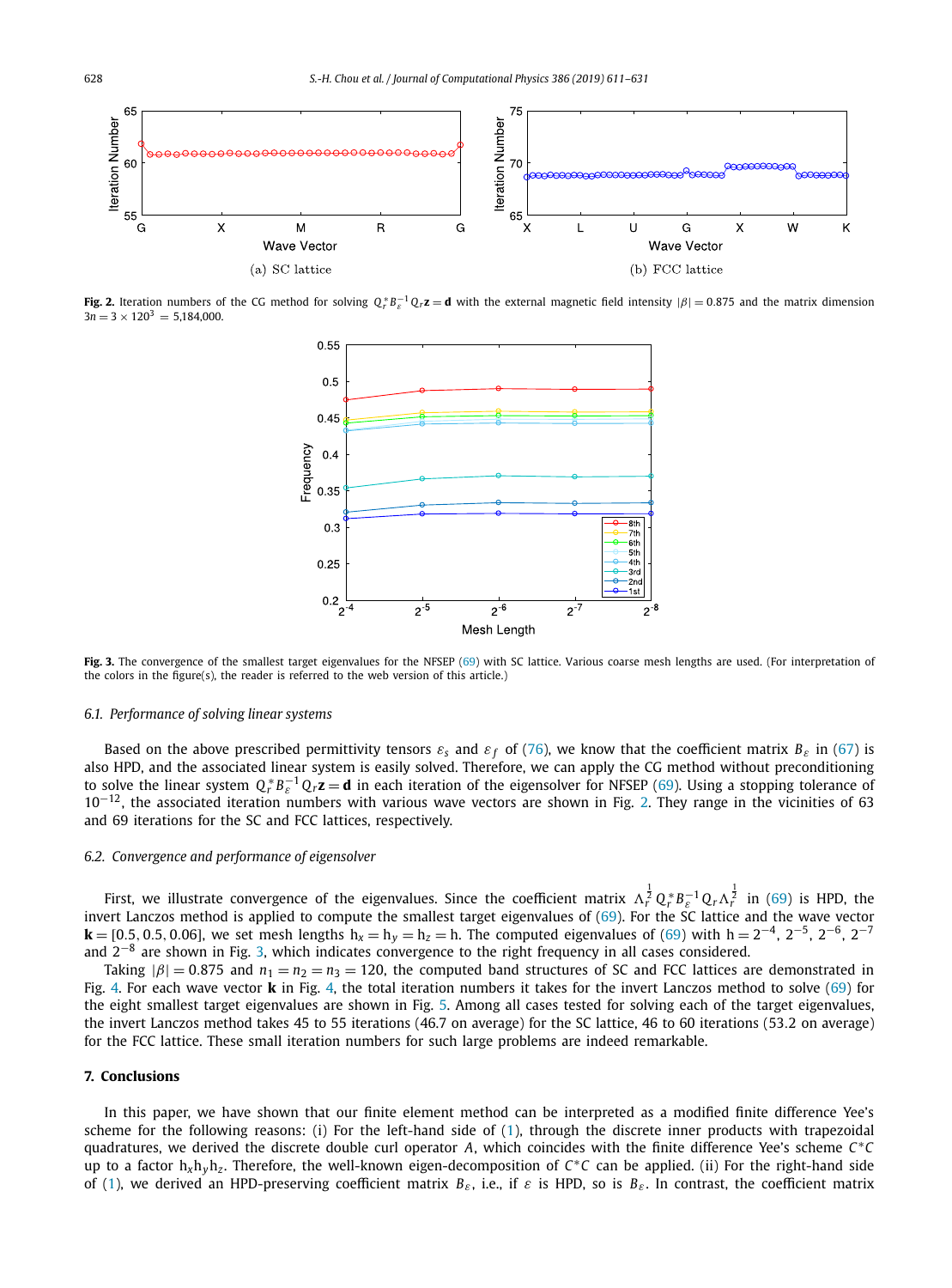<span id="page-18-0"></span>

**Fig. 4.** Computed band structures of SC and FCC lattices with the external magnetic field intensity  $|\beta| = 0.875$  and the matrix dimension  $3n = 3 \times 120^3$ 5*,* 184*,* 000.



**Fig. 5.** Iteration numbers of the invert Lanczos method with various wave vector  $2\pi$ **k**. Here external magnetic field intensity  $|\beta| = 0.875$  and matrix dimension  $3n = 3 \times 120^3 = 5,184,000$ .

*Bε* generated by Yee's scheme does not enjoy this property. Furthermore, the matrix *Bε* can be factorized by FFT-matrices and a 3  $\times$  3 block diagonal matrix with a suitable permutation. Thus, the linear system for  $B_{\varepsilon}$  can be easily solved. In conclusion, the NFSEP can then be solved by the invert Lanczos method and the linear system at each iteration step can be efficiently solved by the CG method without any preconditioner. Numerical results show the effectiveness of our proposed finite element method.

# **Acknowledgements**

The authors thank the anonymous referees for their useful comments and suggestions. Chou's summer visit was partially supported by the National Center for Theoretical Sciences (NCTS) and the ST. Yau Center, Hsinchu, Taiwan. Huang was partially supported by the Ministry of Science and Technology (MOST) 105-2115-M-003-009-MY3, and NCTS in Taiwan. Li was supported in parts by the NSFC 11471074. Lin was partially supported by MOST 106-2628-M-009-004, NCTS, and ST Yau Center.

# **Appendix**

Define

$$
K_{m,\mathbf{a}} = \begin{bmatrix} 0 & I_{m-1} \\ e^{i2\pi \mathbf{k} \cdot \mathbf{a}} & 0 \end{bmatrix} - I_m \in \mathbb{C}^{m \times m}.
$$

Then, for the SC lattice  $[8]$ , the discrete partial derivative operators in  $(40)$  can be written as

$$
C_1=h_x^{-1}I_{n_3}\otimes I_{n_2}\otimes K_1, C_2=h_y^{-1}I_{n_3}\otimes K_2, C_3=h_z^{-1}K_3,
$$

where

$$
K_1 = K_{n_1, \mathbf{a}_1}, \quad K_2 = K_{n_2, \mathbf{a}_2} \otimes I_{n_1}, \quad K_3 = K_{n_3, \mathbf{a}_3} \otimes I_{n_2} \otimes I_{n_1};
$$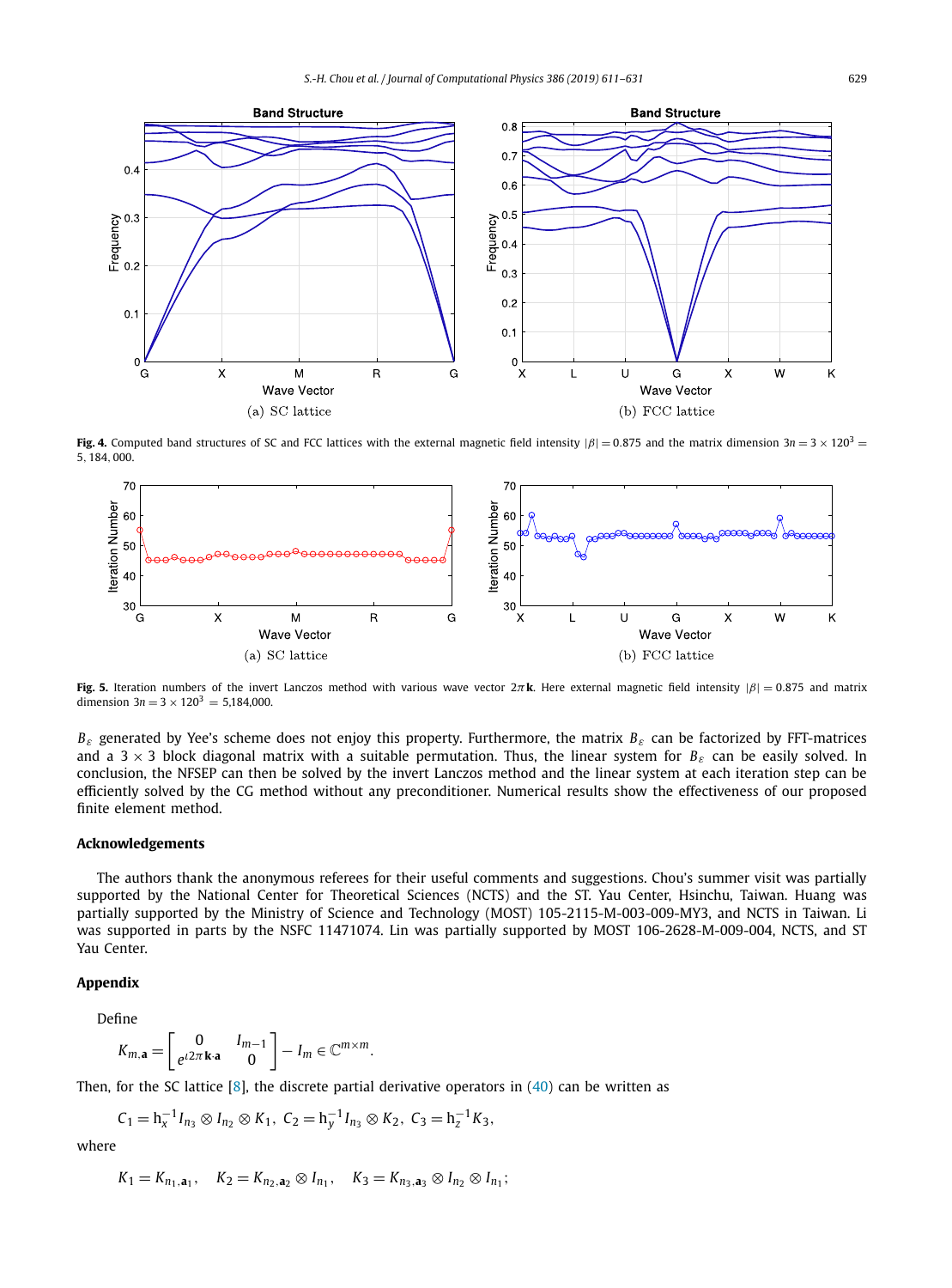<span id="page-19-0"></span>for the face-centered cubic (FCC) lattice  $[14]$ , they are

$$
K_1 = K_{n_1, \mathbf{a}_1}, \quad K_2 = K_{n_2, \mathbf{a}_1, \mathbf{a}_2} \equiv \begin{bmatrix} 0 & I_{n_1(n_2 - 1)} \\ e^{i2\pi \mathbf{k} \cdot \mathbf{a}_2} I_{2, \mathbf{a}_1} & 0 \end{bmatrix} - I_{n_1 n_2},
$$
  
\n
$$
K_3 = K_{n_3, \mathbf{a}_1, \mathbf{a}_2, \mathbf{a}_3} \equiv \begin{bmatrix} 0 & I_{n_1 n_2(n_3 - 1)} \\ e^{i2\pi \mathbf{k} \cdot \mathbf{a}_3} I_{3, \mathbf{a}_1, \mathbf{a}_2} & 0 \end{bmatrix} - I_{n_1 n_2 n_3},
$$

where

$$
J_{2,\mathbf{a}_1} = \begin{bmatrix} 0 & e^{-i2\pi \mathbf{k} \cdot \mathbf{a}_1} I_{n_1/2} \\ I_{n_1/2} & 0 \end{bmatrix},
$$
  
\n
$$
J_{3,\mathbf{a}_1,\mathbf{a}_2} = \begin{bmatrix} 0 & e^{-i2\pi \mathbf{k} \cdot \mathbf{a}_2} I_{\frac{1}{3}n_2} \otimes I_{n_1} \\ I_{\frac{2}{3}n_2} \otimes J_{2,\mathbf{a}_1} & 0 \end{bmatrix}
$$

and

$$
\mathbf{a}_1 = \frac{a}{\sqrt{2}} [1, 0, 0]^{\top}, \ \mathbf{a}_2 = \frac{a}{\sqrt{2}} \left[ \frac{1}{2}, \frac{\sqrt{3}}{2}, 0 \right]^{\top}, \text{ and } \mathbf{a}_3 = \frac{a}{\sqrt{2}} \left[ \frac{1}{2}, \frac{1}{2\sqrt{3}}, \sqrt{\frac{2}{3}} \right]^{\top},
$$

in which *a* is a lattice constant.

#### **References**

- [1] G. Bao, P. Li, H. Wu, An adaptive edge element method with perfectly matched absorbing layers for wave scattering by biperiodic [structures,](http://refhub.elsevier.com/S0021-9991(19)30146-9/bib62616C6977753A32303130s1) Math. [Comput.](http://refhub.elsevier.com/S0021-9991(19)30146-9/bib62616C6977753A32303130s1) 79 (2010) 1–34.
- [2] A. Bjarklev, J. Broeng, A.S. Bjarklev, Fabrication of photonic crystal fibres, in: Photonic Crystal Fibres, Springer, 2003, [pp. 115–130.](http://refhub.elsevier.com/S0021-9991(19)30146-9/bib626A6272626A3A32303033s1)
- [3] D. Boffi, Finite element [approximations](http://refhub.elsevier.com/S0021-9991(19)30146-9/bib626F66663A32303130s1) of eigenvalue problems, Acta Numer. 19 (2010) 1.
- [4] D. Boffi, M. Conforti, L. Gastaldi, Modified edge finite elements for photonic crystals, Numer. Math. 105 (2006) [249–266.](http://refhub.elsevier.com/S0021-9991(19)30146-9/bib626F636F67613A32303036s1)
- [5] A. Bossavit, Mixed finite elements and the complex of Whitney forms, in: The [Mathematics](http://refhub.elsevier.com/S0021-9991(19)30146-9/bib626F73733A31393838s1) of Finite Elements and Applications VI, Academic Press, San Diego, CA, 1988, [pp. 137–144.](http://refhub.elsevier.com/S0021-9991(19)30146-9/bib626F73733A31393838s1)
- [6] F. Bréchet, J. Marcou, D. Pagnoux, P. Roy, Complete analysis of the [characteristics](http://refhub.elsevier.com/S0021-9991(19)30146-9/bib62726D70723A32303030s1) of propagation into photonic crystal fibers, by the finite element method, Opt. Fiber Technol. 6 (2000) [181–191.](http://refhub.elsevier.com/S0021-9991(19)30146-9/bib62726D70723A32303030s1)
- [7] K. Busch, S. John, Liquid-crystal [photonic-band-gap](http://refhub.elsevier.com/S0021-9991(19)30146-9/bib62756A6F3A31393939s1) materials: the tunable electromagnetic vacuum, Phys. Rev. Lett. 83 (1999) 967–970.
- [8] R.-L. Chern, H.-E. Hsieh, T.-M. Huang, W.-W. Lin, W. Wang, Singular value decompositions for single-curl operators in [three-dimensional](http://refhub.elsevier.com/S0021-9991(19)30146-9/bib636868683A32303133s1) Maxwell's [equations](http://refhub.elsevier.com/S0021-9991(19)30146-9/bib636868683A32303133s1) for complex media, SIAM J. Matrix Anal. Appl. 36 (2015) 203–224.
- [9] S.H. Chou, W.-W. Lin, [Eigendecompositions](http://refhub.elsevier.com/S0021-9991(19)30146-9/bib63686C693A32303136s1) and fast eigensolvers for Maxwell equations, Not. ICCM 4 (2016) 46–54.
- [10] D.C. Dobson, An efficient method for band structure [calculations](http://refhub.elsevier.com/S0021-9991(19)30146-9/bib646F62733A31393939s1) in 2D photonic crystals, J. Comput. Phys. 149 (1999) 363–376.
- [11] W. Dörfler, A. Lechleiter, M. Plum, G. Schneider, C. Wieners, Photonic Crystals: Mathematical Analysis and Numerical [Approximation,](http://refhub.elsevier.com/S0021-9991(19)30146-9/bib646F6C7073773A32303131s1) Springer, Basel AG, [2011.](http://refhub.elsevier.com/S0021-9991(19)30146-9/bib646F6C7073773A32303131s1)
- [12] V. Girault, P.A. Raviart, Finite Element Methods for Navier-Stokes Equations: Theory and Algorithms, [Springer-Verlag,](http://refhub.elsevier.com/S0021-9991(19)30146-9/bib676972613A31393836s1) 1986.
- [13] S. Guo, F. Wu, S. Albin, R.S. Rogowski, Photonic band gap analysis using finite-difference [frequency-domain](http://refhub.elsevier.com/S0021-9991(19)30146-9/bib67757761723A32303034s1) method, Opt. Express 12 (2004) 1741–1746.
- [14] T.-M. Huang, H.-E. Hsieh, W.-W. Lin, W. Wang, [Eigendecomposition](http://refhub.elsevier.com/S0021-9991(19)30146-9/bib6875686C3A32303133s1) of the discrete double-curl operator with application to fast eigensolver for three [dimensional](http://refhub.elsevier.com/S0021-9991(19)30146-9/bib6875686C3A32303133s1) photonic crystals, SIAM J. Matrix Anal. Appl. 34 (2013) 369–391.
- [15] T.-M. Huang, H.-E. Hsieh, W.-W. Lin, W. Wang, Matrix [representation](http://refhub.elsevier.com/S0021-9991(19)30146-9/bib6875686C3A32303132s1) of the double-curl operator for simulating three dimensional photonic crystals, Math. Comput. Model. 58 (2013) [379–392.](http://refhub.elsevier.com/S0021-9991(19)30146-9/bib6875686C3A32303132s1)
- [16] T.-M. Huang, H.-E. Hsieh, W.-W. Lin, W. Wang, Eigenvalue solvers for three dimensional photonic crystals with [face-centered](http://refhub.elsevier.com/S0021-9991(19)30146-9/bib6875686C3A32303134s1) cubic lattice, J. Comput. Appl. Math. 272 (2014) [350–361.](http://refhub.elsevier.com/S0021-9991(19)30146-9/bib6875686C3A32303134s1)
- [17] T.-M. Huang, T. Li, R.-L. Chern, W.-W. Lin, Electromagnetic field behavior of 3D Maxwell's equations for chiral media, J. Comput. Phys. 379 (2019) 118–131, [https://doi.org/10.1016/j.jcp.2018.11.026.](https://doi.org/10.1016/j.jcp.2018.11.026)
- [18] T.-M. Huang, W.-W. Lin, V. Mehrmann, A Newton-type method with [nonequivalence](http://refhub.elsevier.com/S0021-9991(19)30146-9/bib68756C6D3A32303136s1) deflation for nonlinear eigenvalue problems arising in photonic crystal modeling, SIAM J. Sci. Comput. 38 (2016) [B191–B218.](http://refhub.elsevier.com/S0021-9991(19)30146-9/bib68756C6D3A32303136s1)
- [19] J.M. Hyman, M. Shashkov, Mimetic [discretizations](http://refhub.elsevier.com/S0021-9991(19)30146-9/bib687973683A31393939s1) of Maxwell's equations, J. Comput. Phys. 151 (1999) 881–909.
- [20] J.M. Jarem, P.P. Banerjee, Computational Methods for [Electromagnetic](http://refhub.elsevier.com/S0021-9991(19)30146-9/bib6A6162613A32303131s1) and Optical Systems, CRC Press, 2011.
- [21] W. Jiang, N. Liu, Y. Yue, Q.H. Liu, Mixed [finite-element](http://refhub.elsevier.com/S0021-9991(19)30146-9/bib6A696C796C3A32303136s1) method for resonant cavity problem with complex geometric topology and anisotropic lossless media, IEEE Trans. Magn. 52 (2016) [7400108.](http://refhub.elsevier.com/S0021-9991(19)30146-9/bib6A696C796C3A32303136s1)
- [22] F. [Karaomerlioglu,](http://refhub.elsevier.com/S0021-9991(19)30146-9/bib6B61736D6F3A32303133s1) S. Simsek, A.M. Mamedov, E. Ozbay, 2D Anisotropic Photonic Crystals of Hollow Semiconductor Nanorod with Liquid Crystals, Applied Mechanics and Materials, vol. 394, Trans Tech Publ, 2013, [pp. 38–44.](http://refhub.elsevier.com/S0021-9991(19)30146-9/bib6B61736D6F3A32303133s1)
- [23] Z.Y. Li, J. Wang, B.Y. Gu, Creation of partial band gaps in anisotropic [photonic-band-gap](http://refhub.elsevier.com/S0021-9991(19)30146-9/bib6C6977673A3139393861s1) structures, Phys. Rev. B 58 (1998) 3721–3729.
- [24] Z.Y. Li, J. Wang, B.Y. Gu, Large absolute band gap in 2D anisotropic photonic crystals, Phys. Rev. Lett. 81 (1998) [2574–2577.](http://refhub.elsevier.com/S0021-9991(19)30146-9/bib6C6977673A3139393862s1)
- [25] N. Liu, G. Cai, C. Zhu, Y. Huang, Q.H. Liu, The mixed [finite-element](http://refhub.elsevier.com/S0021-9991(19)30146-9/bib6C69637A686C3A32303136s1) method with mass lumping for computing optical waveguide modes, IEEE J. Sel. Top. [Quantum](http://refhub.elsevier.com/S0021-9991(19)30146-9/bib6C69637A686C3A32303136s1) Electron. 22 (2016) 4400709.
- [26] N. Liu, L.E. Tobón, Y. Zhao, Y. Tang, Q.H. Liu, Mixed [spectral-element](http://refhub.elsevier.com/S0021-9991(19)30146-9/bib6C69747A746C3A32303135s1) method for 3-D Maxwell's eigenvalue problem, IEEE Trans. Microw. Theory Tech. 63 (2015) [317–325.](http://refhub.elsevier.com/S0021-9991(19)30146-9/bib6C69747A746C3A32303135s1)
- [27] L.-Z. Lu, C. Fang, L. Fu, S.G. Johnson, J.D. Joannopoulos, M. Soljačić, [Symmetry-protected](http://refhub.elsevier.com/S0021-9991(19)30146-9/bib6C7566666A6A733A32303136s1) topological photonic crystal in three dimensions, Nat. Phys. 12 (2016) [337–340.](http://refhub.elsevier.com/S0021-9991(19)30146-9/bib6C7566666A6A733A32303136s1)
- [28] L.-Z. Lu, L. Fu, J.D. [Joannopoulos,](http://refhub.elsevier.com/S0021-9991(19)30146-9/bib6C75666A733A32303133s1) M. Soljačić, Weyl points and line nodes in gyroid photonic crystals, Nat. Photonics 7 (2013) 294-299.
- [29] M. Luo, O.H. Liu, Accurate determination of band structures of [two-dimensional](http://refhub.elsevier.com/S0021-9991(19)30146-9/bib6C756C693A3230303961s1) dispersive anisotropic photonic crystals by the spectral element method, J. Opt. Soc. Am. A 26 (7) (2009) [1598–1605.](http://refhub.elsevier.com/S0021-9991(19)30146-9/bib6C756C693A3230303961s1)
- [30] M. Luo, Q.H. Liu, Z. Li, Spectral element method for band structures of [two-dimensional](http://refhub.elsevier.com/S0021-9991(19)30146-9/bib6C756C6C3A32303039s1) anisotropic photonic crystals, Phys. Rev. E 79 (2009) 026705.